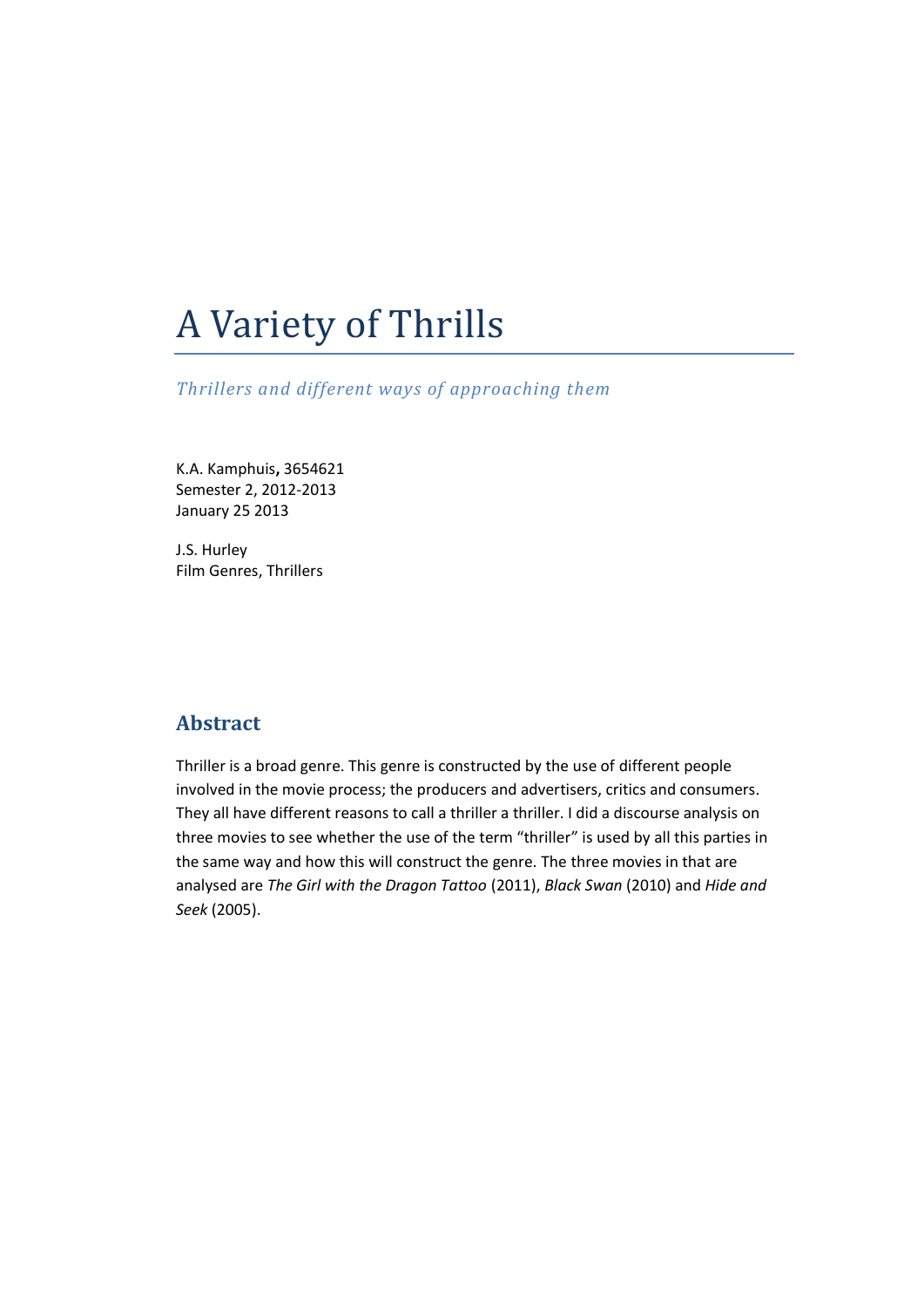# Index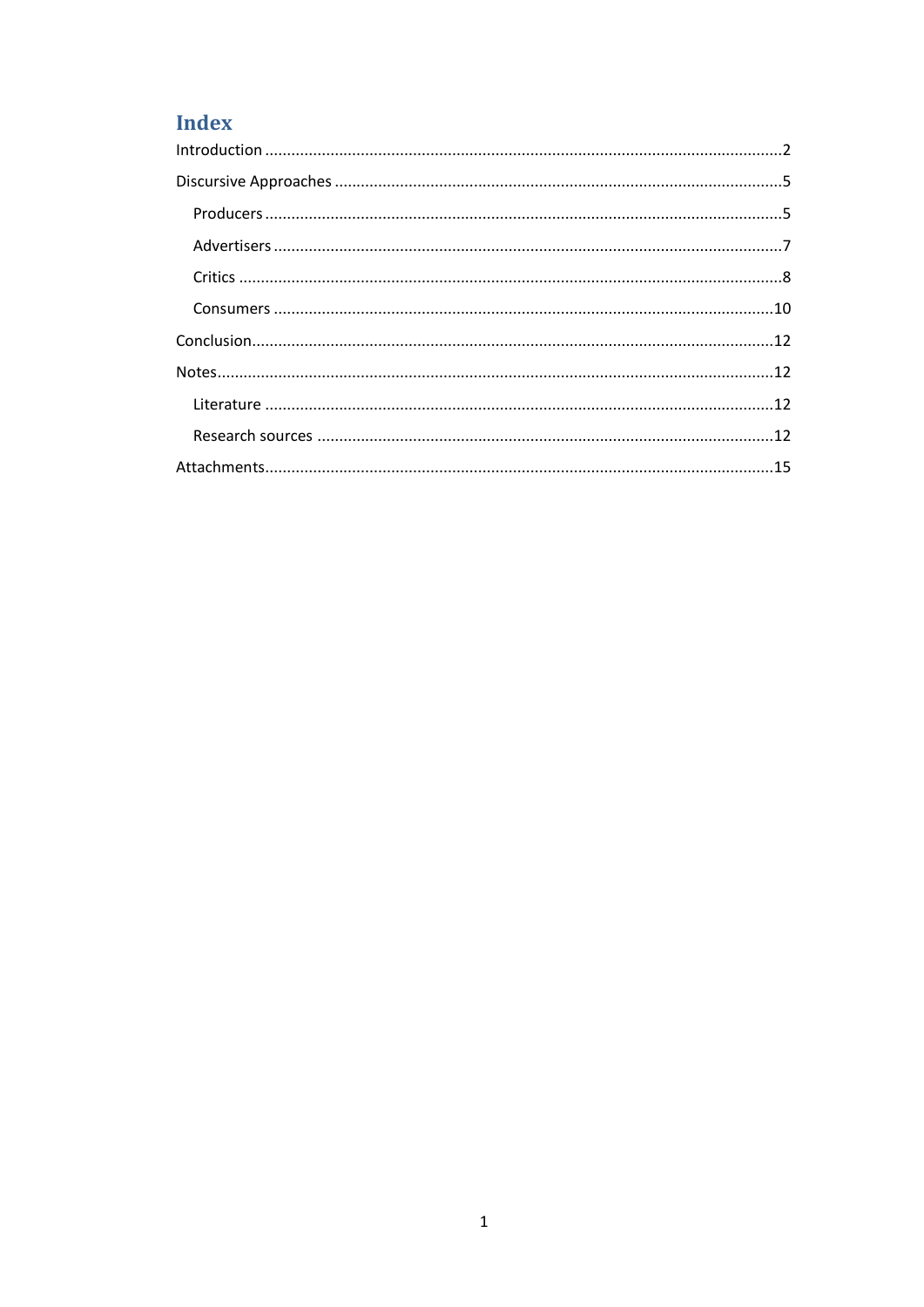# <span id="page-2-0"></span>**Introduction**

Thriller is perhaps the most popular and widespread movie genre there is.<sup>1</sup> A good thriller can haunt you in your dreams and makes you sweat when you are watching it. It is searching to make you feel uncomfortable during an activity that usually makes you feel comfortable. Why would people want to feel uncomfortable? The excitement, or thrill, that every thriller reader [or watcher] demands, is the moral sympathy for the hero in his struggle against evil. It is seeing things through his eyes. Heroism and conspiracy are then the essential elements.<sup>2</sup> Morally this is true because the viewer identifies the hero as the source of good in the world and wants the hero to succeed. $3$ That's why the viewer usually doesn't see things through the perspective of the villain.

Thrillers already existed in early literature according to Palmer. It is often suggested that the thriller hero in literature is no more than the medieval knight in shining armour, minus chastity, plus technology. So that would mean the hero in the thriller has evolved from the knight and is the one viewers look up to. This is similar like literature that has evolved in theatre and later in movies. A thriller could be the evolution of the knight story. The term "thriller" is used as a single entity, that means there are characteristics in them that justifies placing these movies all in one category. The basis of the genre theory is: the components or aspects of an individual work which are responsible for its belonging to a particular genre are also the components which control its aesthetic impact. The dominant element in the thriller is the combination of mystery, in the form of criminal conspiracy, and competitive individualism. Both of these elements are to be found outside the thriller, it is their combination that is specific. The intrinsic fascination of crime changes its meaning. In thriller, it is because it's a disruption of an orderly world, and prompts the hero to action.<sup>4</sup> Charles Derry also says that nonprofessional and/or victim protagonists are essential to the suspense thriller because they are placed in unfamiliar situations that enhance their vulnerability and thereby produce greater suspense.<sup>5</sup> Actually, Palmer, Derry, Harper and Rubin agreed that thrillers take place in a normal world with an absurd thing happening. Things which aren't absurd at all can also be part of the story, that's why it's such a broad genre. It doesn't matter what happens, as long as it's absurd and creating chaos in the lives of the main characters in a suspenseful way. Harper says no other work of fiction depends so heavily on mood and situation as the thriller. The true thriller aims to involve the reader's [or viewer's] feelings in the situation, and the reader [or viewer], wants to be involved, and resents being misled. The essential difference, Harper says, between a thriller and any other kind of fiction is put into words by John Buchan: "*Now I saw how thin the protection of civilization is. … there were a dozen ways of spiriting one out of this gay and bustling world*". In a thriller exists chaos and the reader [or viewer] would like to know what it feels like to live in chaos, Harper says.<sup>6</sup> Therefore the reader or viewer must be triggered

l

<sup>1</sup> Rubin, M. (1999). *Thrillers*. Cambridge University Press, Cambridge. Voorwoord.

<sup>2</sup> Palmer, J. (1978). *Thrillers.* Edward Arnold (Publishers) Ltd, London. Page 82

<sup>&</sup>lt;sup>3</sup> Ibidem. Page 59

<sup>4</sup> Ibidem. Page 10

<sup>5</sup> Rubin, M. (1999). *Thrillers*. Cambridge University Press, Cambridge. Page 10.

<sup>6</sup> Harper, R. (1969). *The World of the Thriller.* The Press of Case Western Reserve University Cleveland. Page 61-62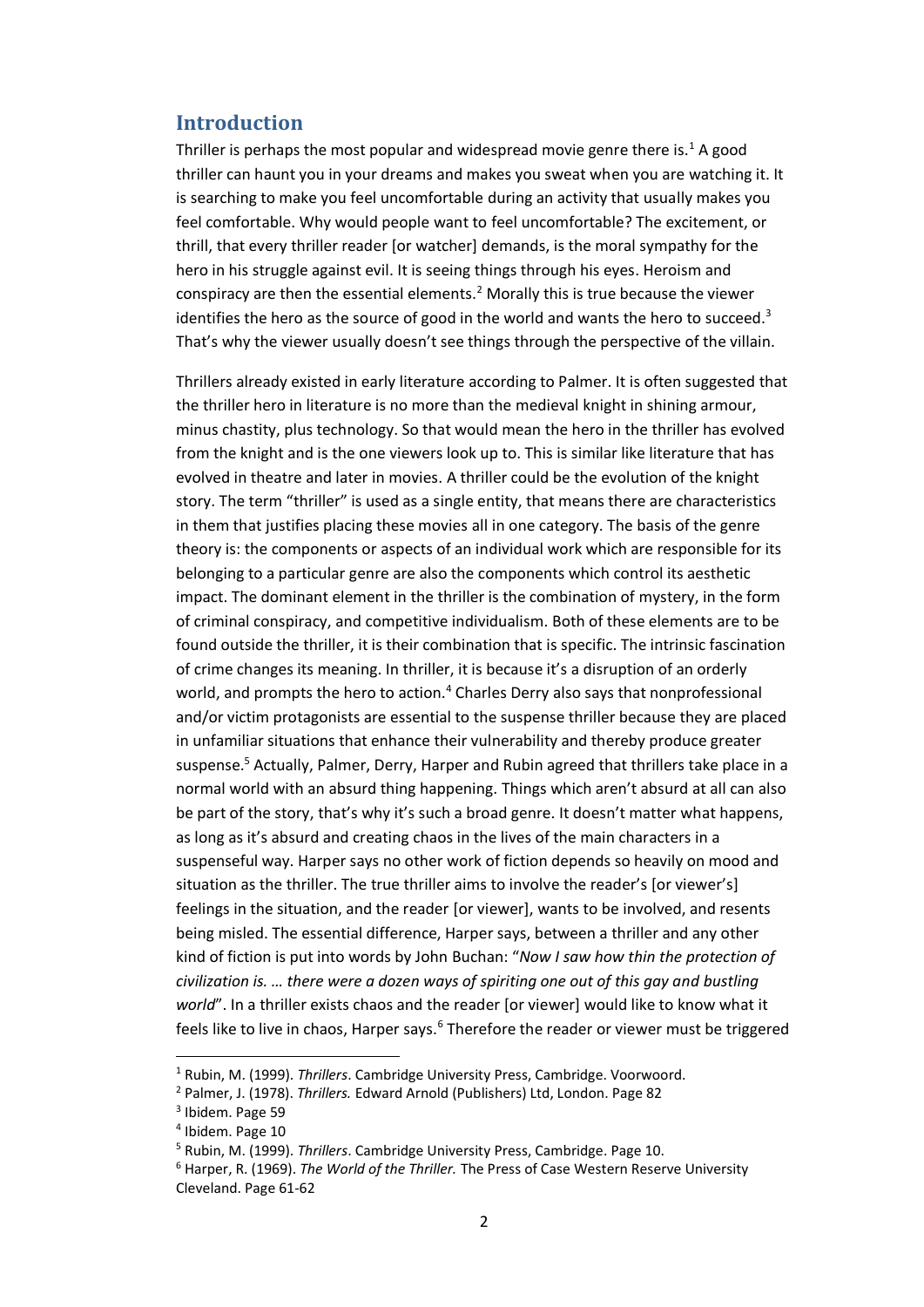by the unexpected, because it can't be controlled. So is life. Palmer: "*Predictability or unpredictability have little to do with it, though it's quite true that mediocre thrillers do depend to a great extent on would-be unexpected twists and turns in the plot, usually in the most bizarre circumstances imaginable. … Much of the reader's pleasure derives from what is presented as the unpredictable.*" <sup>7</sup> Rubin says the thriller involves a combination of feelings: *"[It] makes us laugh and scream, the thriller often works to double emotions, feelings, sensations: humour* and *suspense, fear* and *excitement, pleasure* and *pain."*<sup>8</sup> This creates ambivalence because the viewer will be pulled in different directions during the film. For instance: at first, the viewer can laugh about the main character and the situations the main character falls into. After a few scenes the viewer has a connection with this character and suddenly bad things happen to him. The viewer feels sorry for him and wants to help, but all he can do is watch and see how the main character deals with his problems on his own.

David Slocum says genres function like contracts between film makers, viewers, and critics that enable a circumscribed set of stories to be repeated in different films and to constitute a popular cinema. He thinks the challenge arises in trying to identify the terms of the generic contract and says it has proven notoriously difficult to define a given genre and to develop an understanding of how viewers or producers rely on the repetition of familiar elements even as they strive for novelty and variation. Martin Rubin says: "*The concept of thriller falls somewhere between a genre proper and descriptive quality that is attached to other, more clearly defined genres – such as spy thriller, detective thriller, horror thriller. The thriller can be conceptualized as a metagenre that gathers several other genres under its umbrella and as a band in the spectrum that colors each of those particular.*" 9 I'm wondering if this is visible in the talk about movies which are defined as thriller. It is the deal between the producer and the viewer which defines the genre, even in such a broad genre. The consumer has expectations when he's going to the cinema to see a movie, the producer has to make sure he fulfils this expectation.<sup>10</sup> This is thus a discursive construction. They both correspond about what a movie must have to become a thriller.

Rick Altman says genres are very good things. They offer a financial guarantee: generic movies are in a sense always pre-sold to their audiences. Someone who likes to watch thrillers will go and see the next promising thriller. According to Altman, genres must be understood discursively, as language that not only purports to describe a particular phenomenon, but that is also addressed by one party to another, usually for a specific, identifiable purpose. We are taught how to talk about cinema by the studio-financed statements like advertisements, posters and trailers. These sources rarely offer much training in the meaning and use of genre vocabulary. Our primary knowledge of genres comes instead from our culture's commitment to comment on and conserve cinema. Whereas studio discourse has only short-term memory and is always primarily forward-

l

<sup>7</sup> Palmer, J. (1978). *Thrillers.* Edward Arnold (Publishers) Ltd, London. Page 58

<sup>8</sup> Rubin, M. (1999). *Thrillers*. Cambridge University Press, Cambridge. Page 6. <sup>9</sup> Ibidem. Page 4.

<sup>10</sup> Slocum, D.J. (2001). *Film/Genre/Film Genre 2000/Genre and Hollywood (Book Review).*  Cineaste; 2001, Vol. 26 Issue 2, page 56, 2p.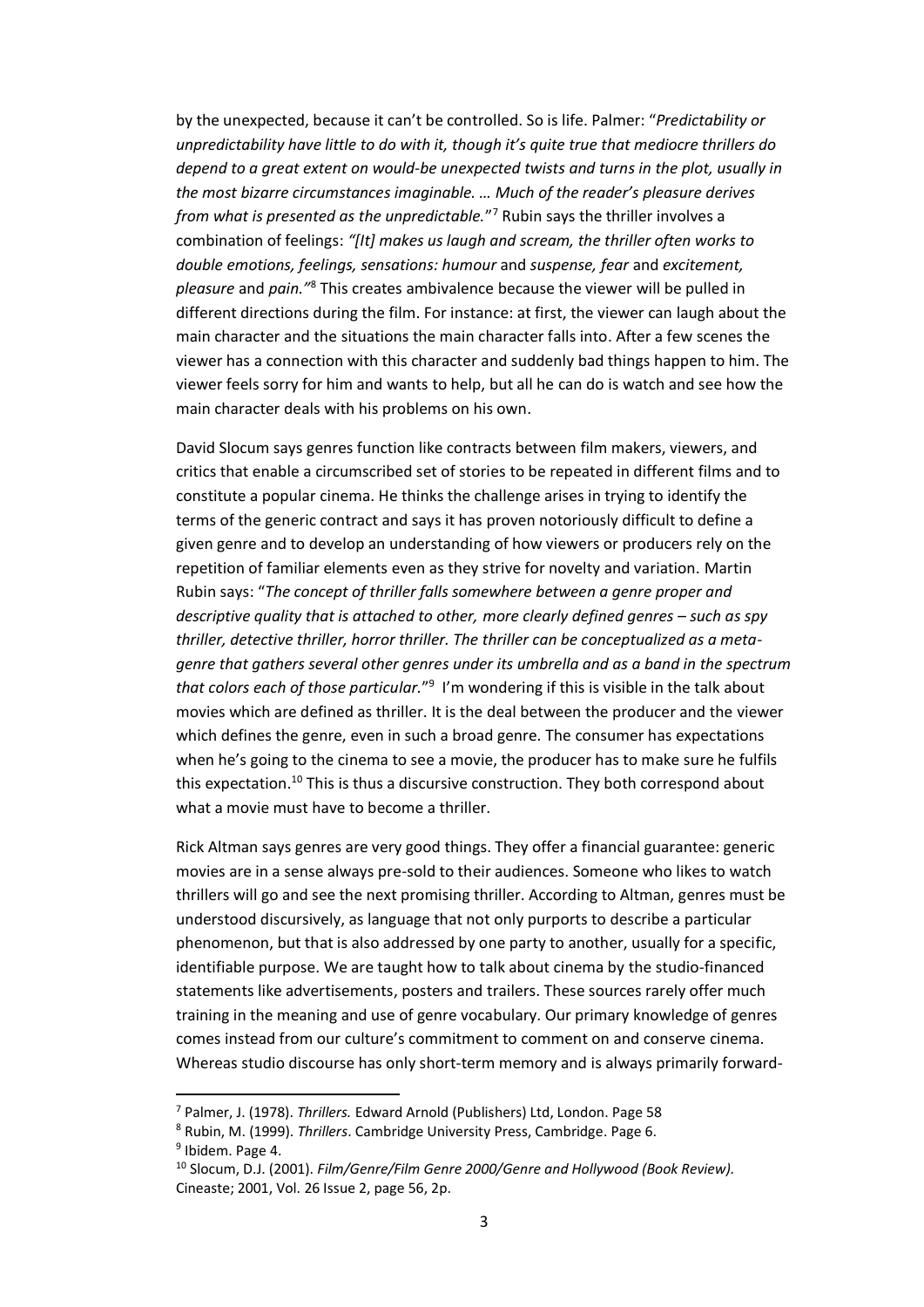looking, criticism and categorization are typically turned toward the past. Any understanding of genre terminology must begin with the critics and compilers who constitute our major source of genre terms.<sup>11</sup> Critics don't need to sell the movie, they only need to be fair about it so they are reliable in what they're doing. Studios try to sell as much as possible and Altman compares them to candidates for political office: try to get as much people as possible to your side. The goal is of course to attract those who recognize and appreciate the signs of a particular genre, while avoiding repulsion of those who dislike the genre. When studios would attract the latter, the studios would receive bad reviews because they already didn't like the movie before watching. The desire to aim publicity at a wide range of narrowly defined audiences in turn puts pressure on producers to conceive films as a mix of as many genres as called for by targeted audiences.<sup>12</sup>

Conclusion: Film makers are giving a wide genre to reach as many consumers as possible. Critics are fair in their naming of a genre. This is why I am going to compare what they both said and which one is picked up by the audience. I'm going to investigate whether it is true that different subgenres in the umbrella genre thriller will lead to different approaches and choices by the film makers, audience, advertisers and comments by audience and critics. So in short, how does the use of the term "thriller" construct the genre?

I will focus on three subgenres, which aren't very comparable, to find out whether the film makers use the same approach to get the audience enthusiastic for their movies. Who is using the term thriller and for what reason in which time? Who labels the movie as a thriller? Does the consumer agree with the term which the film maker gave? I'm going to do a discourse analysis of what is said in the media and on the internet by people with different interests in the three movies I've chosen. I'm focussing on the film makers, the audience, the critics and the advertisers. I will check out blogs, official websites, interviews with directors and things that are written and said in the media about the movies. I will compare whether the film makers have used specific approaches to set up these movies and if they are received this way by their audience and the critics. Since the film makers want to make as much profit as possible they want to keep the genre broad, but is this clever? Do their consumers, the ones who generate their profits, still recognize the given genre? I've decided to focus on thrillers of the last ten years, because G.K. Chesterton says that the thriller characteristically takes place in modern times. It is situated in the mundane, realistic world, not in a marvellous realm of dragons and genies.<sup>13</sup> So if I would compare movies that differed greatly in year of production, this would create an unrealistic view. The ways of communication for advertising and reviewing became different in the past century with the addition of the internet.

The first movie I've decided to analyse is *The Girl with the Dragon Tattoo* (2011). It is a popular movie and had a lot of media attention in the past two years. This movie is based on a bestseller novel, has a well-known director and male lead. At first sight this

 $\overline{a}$ 

<sup>11</sup> Altman, R. (1999). *Film/Genre*. London: British Film Institute Press. Page 111-124

<sup>12</sup> Ibidem. Page 127-129

<sup>13</sup> Rubin, M. (1999). *Thrillers*. Cambridge University Press, Cambridge. Page 14.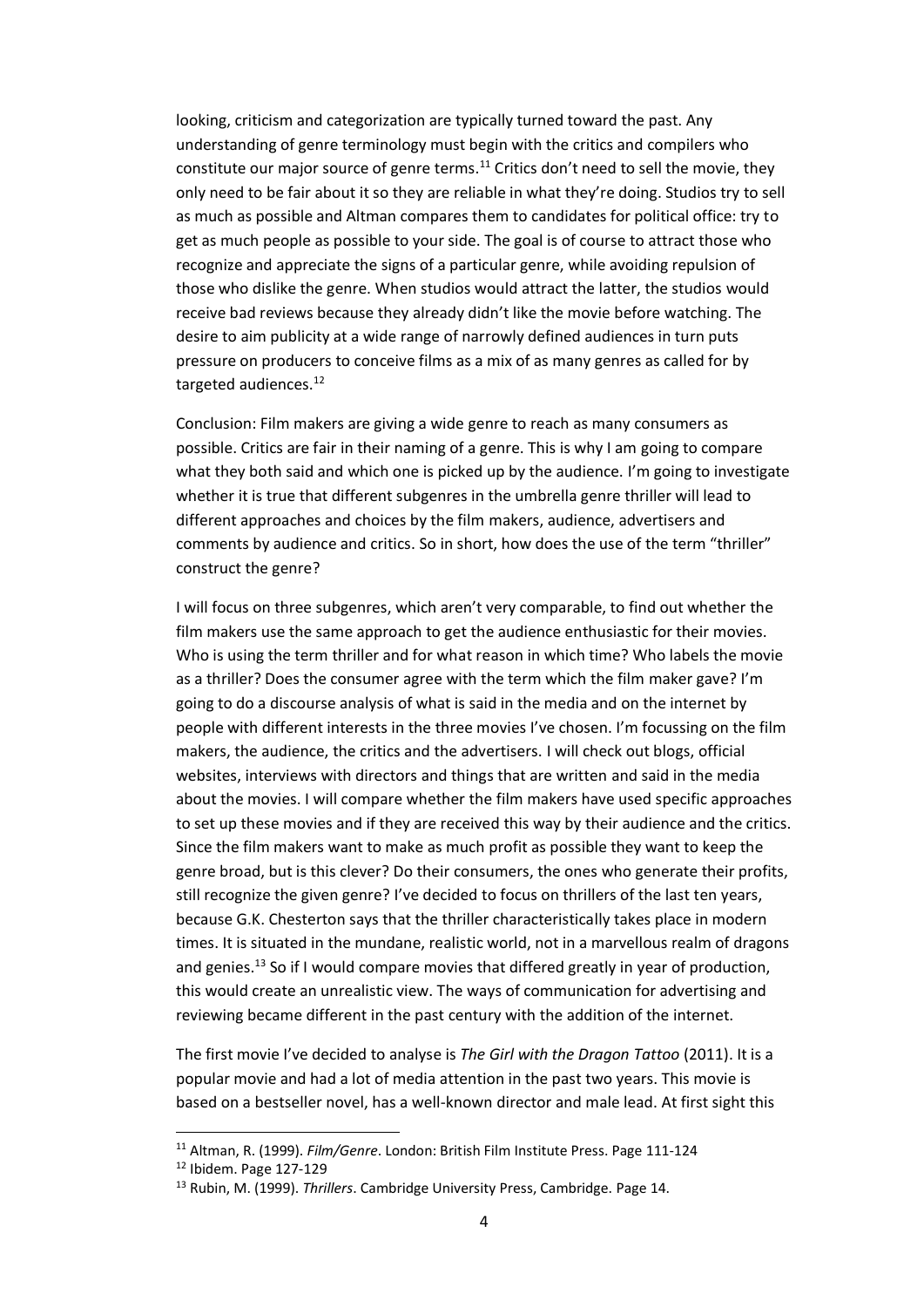movie is no thriller, but a crime. But when mystery appears this fits to the thriller Palmer described. The subject in this movie is a malicious society in Sweden in which things are getting out of hand. Murder, rape and censorship are not uncommon. <sup>14</sup> Are consumers approaching this movie differently because it's made in a country which for the most viewers is not their home country? And what will the Swedish version of this movie change in the comments of critics and consumers?

I've chosen to take a horror thriller as second subgenre. I chose for a horror thriller because these contain a story which is possible in a real society, but it's certainly not common. Therefore it's an opposite of the society based *The Girl with the Dragon Tattoo* and yet a normal world with absurd things happening. Not a distinct thriller, but still a thriller. The movie I'm going to analyse is called *Hide and Seek* (2005) and it's about a father and his daughter who live together after the death of his wife. The daughter has an imaginary friend called Charlie, but Charlie does terrible things, which often result in murder. This is shown with blood and frightening texts, where *The Girl with the Dragon Tattoo* shows nothing cruel or scary. The movie is defined as horror, suspense and mystery by the producer Fox.<sup>15</sup> This thriller will attract a different audience which is also interested in horror, and will lead to different approaches in advertising and talking about the movie. Will the audience approach this movie more like a thriller or more like a horror movie?

The third movie I've decided to analyse is the psychological thriller *Black Swan* (2010). This movie is different because of the approach to the story. This movie contains lots of special effects which are worth the label sci-fi. The storyline is comparable to *Hide and Seek* with a psychological disturbed main character. But in *Black Swan* you already know that she's done all the crazy stuff. There is no major plot twist. Indick says a psycho thriller is a combination of the psychological thriller, the horror picture and the sciencefiction film. In these films are three elements which define the genre: A lead or significant supporting character with a psychological disorder or a person who treats psychological disorders; peculiar or in some way significant psychological abilities as a significant aspect of the lead character's role or the plot; overtly psychological themes as significant aspect of the plot.<sup>16</sup> This movie attracted a lot of consumers, so I'm wondering why they are attracted. What did the film maker and his advertisers do to create this attraction?

# <span id="page-5-0"></span>**Discursive Approaches**

### <span id="page-5-1"></span>**Producers**

 $\overline{a}$ 

The Girl with the Dragon Tattoo is directed by David Fincher. By choosing this director the producers already made a decision because the director has a reputation that he

<sup>14</sup> Dessaix,R. (2008). *The Girl With The Dragon Tattoo.* The Syndey Morning Herald. Retrieved 2012-11-20

<sup>15</sup> Fox. (2013). Hide and Seek. [http://www.foxconnect.com/hide-and-seek-blu-ray-widescreen-](http://www.foxconnect.com/hide-and-seek-blu-ray-widescreen-11388.html)[11388.html](http://www.foxconnect.com/hide-and-seek-blu-ray-widescreen-11388.html)

<sup>16</sup> Indick, W. ( 2006). *Psycho Thrillers, Cinematic Explorations of the Mysteries of the Mind.*  Jefferson: McFarland & Company Inc. Page 3-4.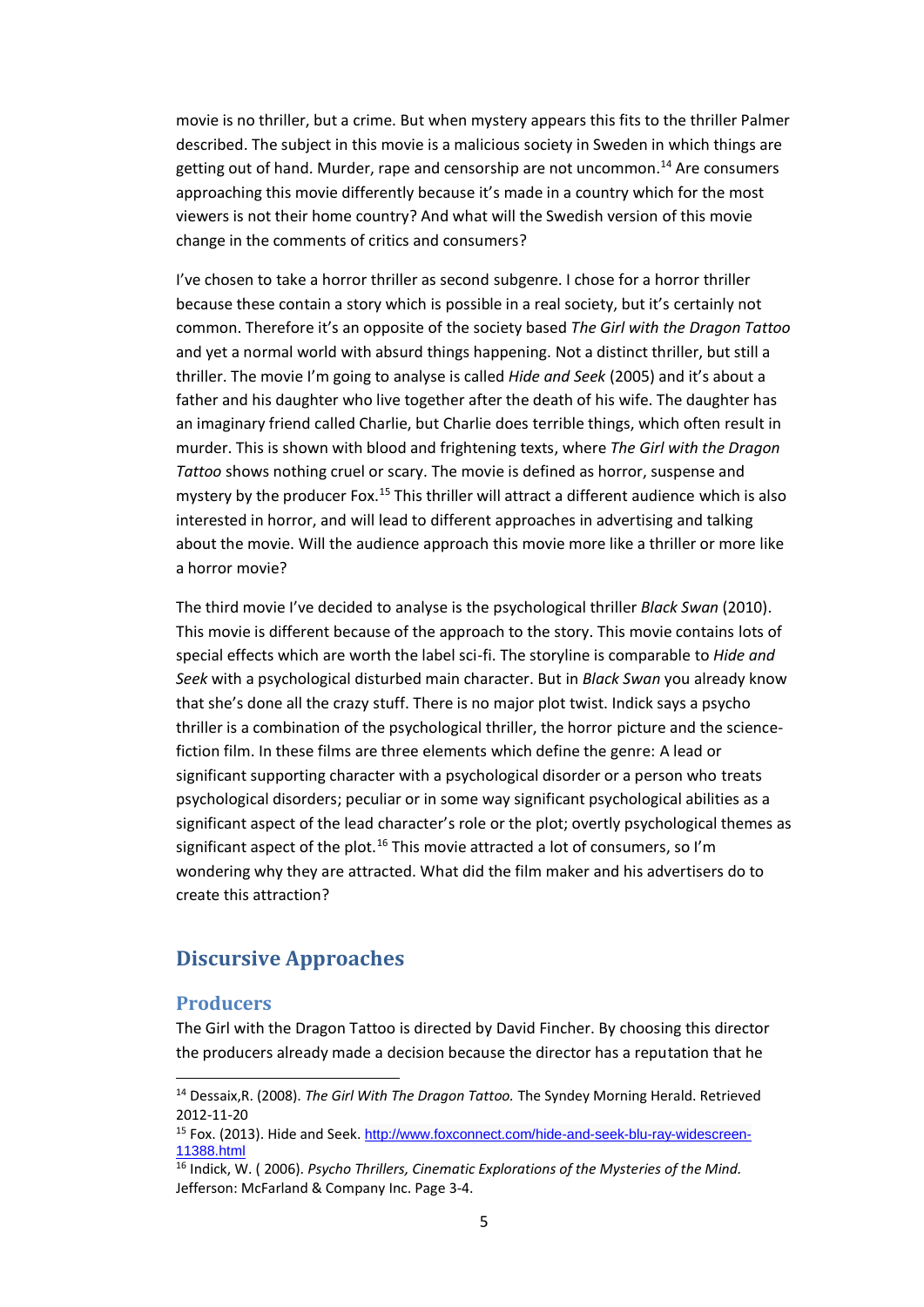"*makes kind of pervy movies that are sort of dark, who's a little uncompromising when it comes to how stuff gets presented and who's really not afraid to offend anybody*". What really fascinated Fincher was not "the pulp thriller side" of the book but the peculiarity of the bond between the main characters. "*The way they fit together; the way that he hurts her; the way that she allows him to hurt her – all that stuff."<sup>17</sup> So he wanted to pull* attention to the development of their relationship.

The director of *Hide and Seek*, John Polson, wanted to create a movie which wasn't made for an eleven year old who would sit with his bowl of popcorn on the couch. He thinks the adult audience would appreciate it, a movie which is directed to them.<sup>18</sup> He thinks the movie is different from other thrillers because it has a human aspect. "*It's really a story about a father who cares greatly about his daughter and is trying desperately not to lose her to the trauma that she's suffered.*" <sup>19</sup> He liked this aspect, but also the scares in the second half of the movie. He was trying to bring up the horror aspect without losing the human, emotional aspect. Polson: "*I wanted to make a story that was kind of interesting in an emotional level. But at the same time bring the audience … hopefully a scary ride and just, you know, scared people at the best I could*."<sup>20</sup>

The director of *Black Swan*, Darren Aronofsky, said: "*I'm not really much of a genre guy. … I think [you] don't need that anymore, where you just have a very specific genre. Audiences are very sophisticated. As long as it's fun and entertaining, it's okay. That's what I was trying to do. … We were going for something that just keeps you excited, keeps you going and hopefully is memorable, so that you talk about it to other people.*" 21 So Aronofsky also wasn't focussing at the thriller side of the movie, but wanted fun en entertainment. This is also the reason for the spectacular special effects.

Overall we can see that these directors agree not to put the emphasis on the given genre. Altman already said it: film makers are like politicians in the race for elections; they don't want to exclude possible consumers. The movies got a genre because it is needed; generic movies are in a sense always pre-sold to their audiences according to Altman. Thus movies will receive a lot more consumers when this is done broadly.

<http://movies.about.com/od/hideandseek/a/hidejp012505.html> <sup>20</sup> BBC interview with director John Polsen

 $\overline{a}$ 

<http://collider.com/natalie-portman-darren-aronofsky-interview-black-swan/60669/>

<sup>&</sup>lt;sup>17</sup> Secher. B. (2011) David Fincher interview on The Girl With The Dragon Tattoo. December 20. [http://www.telegraph.co.uk/culture/film/filmmakersonfilm/8958706/David-Fincher-interview](http://www.telegraph.co.uk/culture/film/filmmakersonfilm/8958706/David-Fincher-interview-on-The-Girl-With-The-Dragon-Tattoo.html)[on-The-Girl-With-The-Dragon-Tattoo.html](http://www.telegraph.co.uk/culture/film/filmmakersonfilm/8958706/David-Fincher-interview-on-The-Girl-With-The-Dragon-Tattoo.html)

<sup>18</sup> Fischer. P. (2004). Exclusive Interview: John Polson for "Hide and Seek". *Dark Horizons.* January 31. <http://www.darkhorizons.com/features/494/john-polson-for-hide-and-seek>

<sup>&</sup>lt;sup>19</sup> Murray. R. (2005). Interview with the Director of "Hide and Seek," John Polson, John Polson on Directing De Niro and Thrillers. *About.com.* January 25.

h[ttp://www.bbc.co.uk/mediaselector/ondemand/films/interviews/ram/johnpolson1?bgc=FF660](http://www.bbc.co.uk/mediaselector/ondemand/films/interviews/ram/johnpolson1?bgc=FF6600&nbram=1&lang=en&bbram=1&ms3=10&ms_javascript=true&bbcws=1&size=4x3) [0&nbram=1&lang=en&bbram=1&ms3=10&ms\\_javascript=true&bbcws=1&size=4x3](http://www.bbc.co.uk/mediaselector/ondemand/films/interviews/ram/johnpolson1?bgc=FF6600&nbram=1&lang=en&bbram=1&ms3=10&ms_javascript=true&bbcws=1&size=4x3)

<sup>&</sup>lt;sup>21</sup> Radish. C. (2010). Natalie Portman & Director Darren Aronofsky Interview BLACK SWAN, *Collider.* November 28.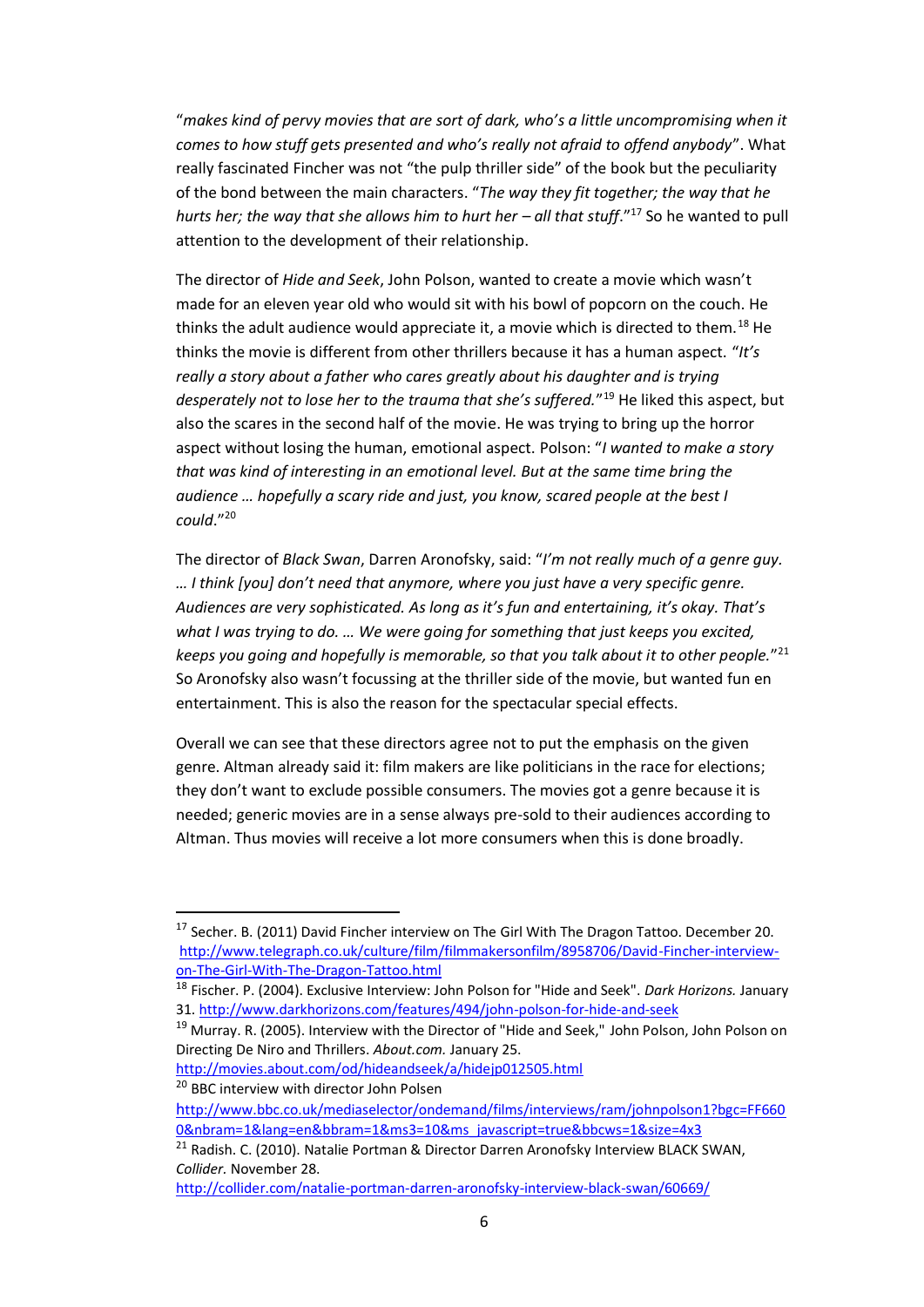#### <span id="page-7-0"></span>**Advertisers**

 $\overline{a}$ 

The trailer of *The Girl with the Dragon Tattoo* has heavy music with quick shots of the most suspenseful parts of the movie, but shows also the main storyline. In this way the advertisers put focus on both characteristics of the movie; suspense and relationships. The trailer of *Hide and Seek* is a lot slower than the two other trailers. It shows long pieces of scenes and it is making you believe that the daughter is causing trouble. Every time she's on screen is combined with heavy music. The trailer emphasises on the scary parts of the story and not that much on the relationship between the father and the daughter. The father is barely visible in the entire trailer, while this was the focus of the director. The trailer of *Black Swan* is mostly focused on the storyline and the most important scenes of her psychological disorder. The first half of the trailer is slow and with soft music, but during the trailer the music swells and the shots are getting more curious and faster. This follows the storyline of the movie. So the advertisers really wanted to follow the flow of the movie in their advertising. They are honest in their focus and not pretending it is a sweet ballet movie.

All three movies have had several posters circulating. Bush, cited by Rhodes gives the reasons for posters: "*It is evident that the mission of the poster is to attract people. The poster must bring the people across the street. Secondly, having gotten them there, you must tell them in as few words as possible what they will see when they get inside. You must excite their curiosity sufficiently to make them part with their nickel, dime, or quarter. Thirdly, you must appeal to their artistic sense, and managers are apt to underrate this quality of the general public's mind."*<sup>22</sup> Having several posters gives film makers the possibility to show a broader vision of the movie and attract more consumers. You can use more sides of the movie and with this make the audience more interested in the movie. This is also what the producers did for *Black Swan* and *The Girl with the Dragon Tattoo.* Two posters have circulated in advertising for *The Girl with the Dragon Tattoo*. Only the first (see below) was presented at first, but after a while the second came out too. The first poster contains the two leads, which Fincher wanted to focus on, and the snowy Swedish landscape. Adding this landscape will give an impression of the atmosphere in this movie. In this movie the landscape is covered with snow, which is typical for winter in Sweden. This corresponds with the idea of showing Swedish society. The second poster has to do with the raping and how the relationship between the leads will make the female lead feel comfortable again. He's protecting her which also is visible in his grip. By adding this poster the advertisers let the audience think the movie will contain a lot of nudity and sex, which will attract a broader audience. The marketing department for *Black Swan* first released a few art-house posters in the United States, afterwards they came with an international poster. They said: "*it's taking a different tack to the traditional and art-house posters we've seen thus far. This one is simple but very effective focusing on Portman and her shattered existence as ballet dancer Nina."* On the poster you see the broken face of Nina, the main character. It characterises her broken soul and the problems she's having with herself.

<sup>22</sup> Rhodes. G. (2007). The origin and development of the American moving picture poster. *[Film](javascript:registerClick()  [history](javascript:registerClick()*, Volume: 19, Issue: 3 (November 6, 2007), pp: 228-246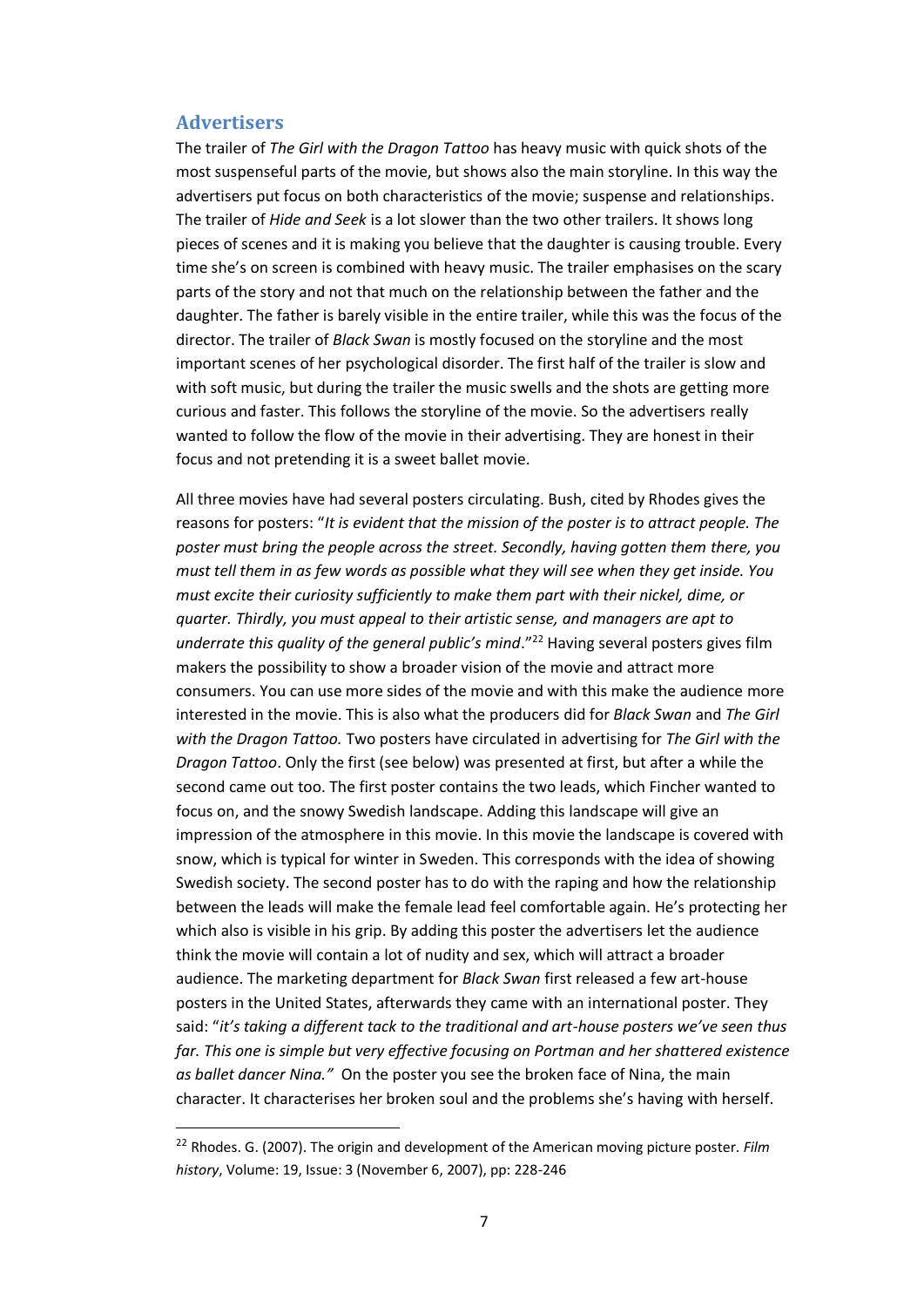The other posters are really focused on the ballet in the movie, which actually isn't the main point, but the use of black and red in the poster show the grim side of the movie.

*Hide and Seek* has multiple movie posters, all of them dark, black and red or orange. The first has an opened door to a room, but it's not clear what's behind the door. You do see the daughter standing in the doorway on the first poster and in the window on the last. This pulls attention to her 'badness'. By using movie lines advertisers are creating more suspense. They want the consumer to wonder what "whatever" means and what is going to catch you when you run. So by using black and red, scary movie lines and suspenseful images they are creating posters which are more likely for a horror movie than a movie about the relationship between a father and daughter, especially since the father isn't visible at all on the posters. This is different from the posters of *The Girl with the Dragon Tattoo* and *Black Swan,* because they both show their main characters on the posters. Also, this is the only movie with almost identical posters. The emphasis in this movie is mostly on the scary parts, this is the same in the posters. The posters of *The Girl with the Dragon Tattoo* are also about only one part of the movie, but the setup is too different because of the connection between the male and female lead in the second poster, compared to the first.

The posters reflect the approach of the film maker. Fincher wanted to show the relationship. The second poster was only fixed on that, the first poster showed the more general atmosphere. The first poster is the most effective one for attracting a broad audience, because it shows the relationship, and the atmosphere, which is also visible in the use of black and white. Polson has multiple posters, which are look-a-likes. They all put emphasis on the atmosphere in the movie and nothing at all of the storyline between the father and daughter. The approach to show art-house posters first by Aronofsky puts emphasis on ballet, the dark colours gave a feeling of the general atmosphere. The international poster did show the story. *The Girl with the Dragon Tattoo*'s All movies have dark posters, I can conclude this is a thriller movie poster characteristic.

#### <span id="page-8-0"></span>**Critics**

(Note: Quotes of critics and consumers are to be found in the attachments)

*The Guardian* is into the way of making a thriller in the way Fincher does. Although they call it film noir, they also note the characteristics of a thriller. They confuse them and it seems that they can't define the term thriller exactly, however they also use the term 'thriller'. They hold on to the genre given by the producer, since the movie satisfies the definition of thriller, there won't be a reason to restrain this. According to the writing in *New York Times*, Fincher did a great job by showing his (and Larsson's) intentions. He knows to keep the viewer thrilled by not showing everything and keep the terrors unexpected, which is important according to Palmer. *New York Times* described the movie as the absurdity in the normal world, as the authors above also mentioned. The absurdity in this movie is the real deal in Sweden, according to *New York Times*. Mystery and criminal conspiracy are to be resolved by the male and female lead, which both aren't in their own environment. This makes them more vulnerable. A lot of thriller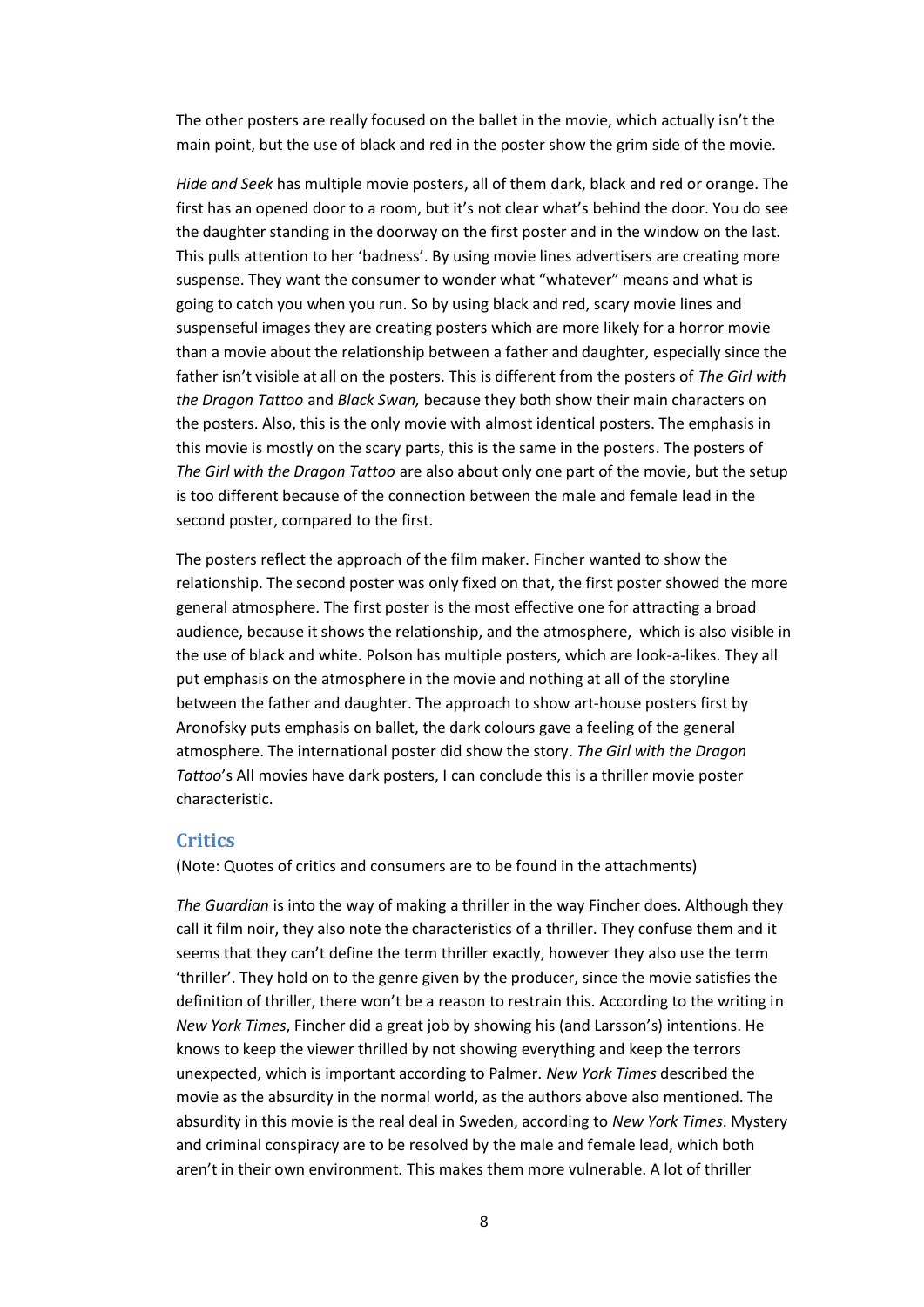

Movie posters *The Girl with the Dragon Tattoo<sup>23</sup> <sup>24</sup>*



Movie posters *Black Swan* <sup>25</sup>



 $\overline{a}$ 

Movie posters Hide and Seek <sup>26</sup>

<sup>23</sup> IMDB.com.inc (2011)The Girl with the Dragon Tattoo[. http://www.imdb.com/title/tt1568346/](http://www.imdb.com/title/tt1568346/) <sup>24</sup> THR Staff. (2011) 'Girl With Dragon Tattoo' Star Rooney Mara's Racy New Poster. August 6. <http://www.hollywoodreporter.com/risky-business/girl-dragon-tattoo-star-rooney-196292> <sup>25</sup> (2011). [Advertising and marketing for Black](http://lorkingfilmstudies.wordpress.com/2011/01/19/advertising-and-marketing-for-black-swan/) Swan. *Lorking Film Studies.* January 19. <http://lorkingfilmstudies.wordpress.com/2011/01/19/advertising-and-marketing-for-black-swan/> <sup>26</sup> (2005). Hide and Seek (2005). *Imp Awards.* Updated February 14. [http://www.impawards.com/2005/hide\\_and\\_seek\\_ver5.html](http://www.impawards.com/2005/hide_and_seek_ver5.html)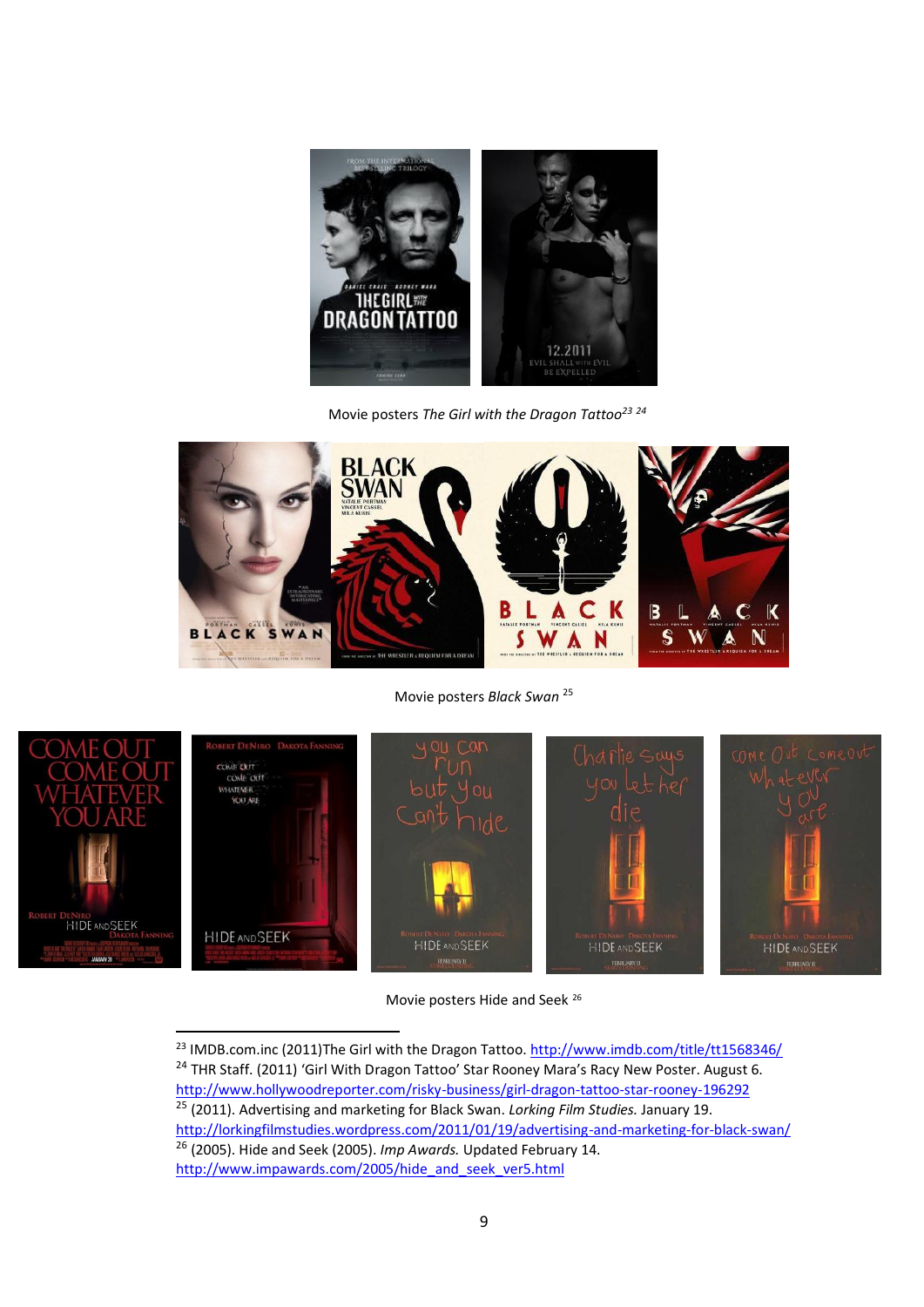characteristics are mentioned in this movie review. This means that the producers used the broad genre thriller and this is accepted by the critics.

The critics of *Hide and Seek* are very divergent in their commenting. Where one likes the movies with all its horror movie clichés, another thinks they are terrible. The critics agreed that there isn't much left of the thriller aspect of the movie and it focuses on the horror side. But he didn't make a good horror, according to most of the critics. They call it a thriller, but most of them don't see these thriller aspects. *Chicago Sun* calls it a thriller with all the aspects of a horror movie. This movie falls just between and it seems according to the critics that it is rightful to attach both genres to it, but since the horror side of the movie is received so badly, they should change it. They should put emphasis on the thriller side.

The critics are especially writing about the absurdity in *Black Swan*. But the absurdity is not the one as described in thriller characteristics. Their absurdity is the one found in the special effects in the movie. This makes the movie scary and gives it horror features according to the critics. They actually don't speak about thriller in the sense of a normal thriller. I've seen for instance melodrama and horror, but this movie is not described as thriller. The absurdity in this movie is in Nina's head, she's not vulnerable because of the world she lives in. She has a weakened personality and is no hero struggling against crime. There are a few unexpected things, but these aren't really twists. So this is not the normal thriller way of showing things. Gladly, it wasn't Aronofsky's intention to make a wonderful thriller, because all reviews I've read were positive about this movie.

The critics are fair in their naming of the genre. Only *The Girl with the Dragon Tattoo* got the rightful genre with the best results, but this is the broad umbrella genre. The critics also agreed with Polson for *Hide and Seek,* only the horror side of the movie wasn't the best side. For the best results from advertising, he would only use the thriller genre. *Black Swan* was approached in different ways; when a critic puts focus on the special effects this movie is a horror, when he puts focus on the storyline it's drama, but altogether this is a psychological thriller. They agree with the producers, because the genres belong to the thriller genre.

#### <span id="page-10-0"></span>**Consumers**

 $\overline{a}$ 

*The Girl with the Dragon Tattoo* reviewers often compare the Hollywood version to the Swedish version. These consumers are familiar with the story and sometimes do know that it is hard to make a different movie when it is based on the same novel.<sup>27</sup> Still, the critics don't make this comparison, so they seem to be more objective. The consumers are more concerned with the way the movie was a remake of the Swedish version. They are discussing the Swedish aspect in this movie, but the ones who can look around that are objectifying and see the storyline, the actors and the setting. They call it a thriller because of the mystery parts<sup>28</sup>, the dark atmosphere of Swedish people<sup>29</sup> and the

<sup>&</sup>lt;sup>27</sup> Insignificance. (2012). December 26.

<http://www.moviemeter.nl/film/77135/info/600#messages> <sup>28</sup> Notsub, Ibendb. (2012) December 28.

<http://www.moviemeter.nl/film/77135/info/600#messages>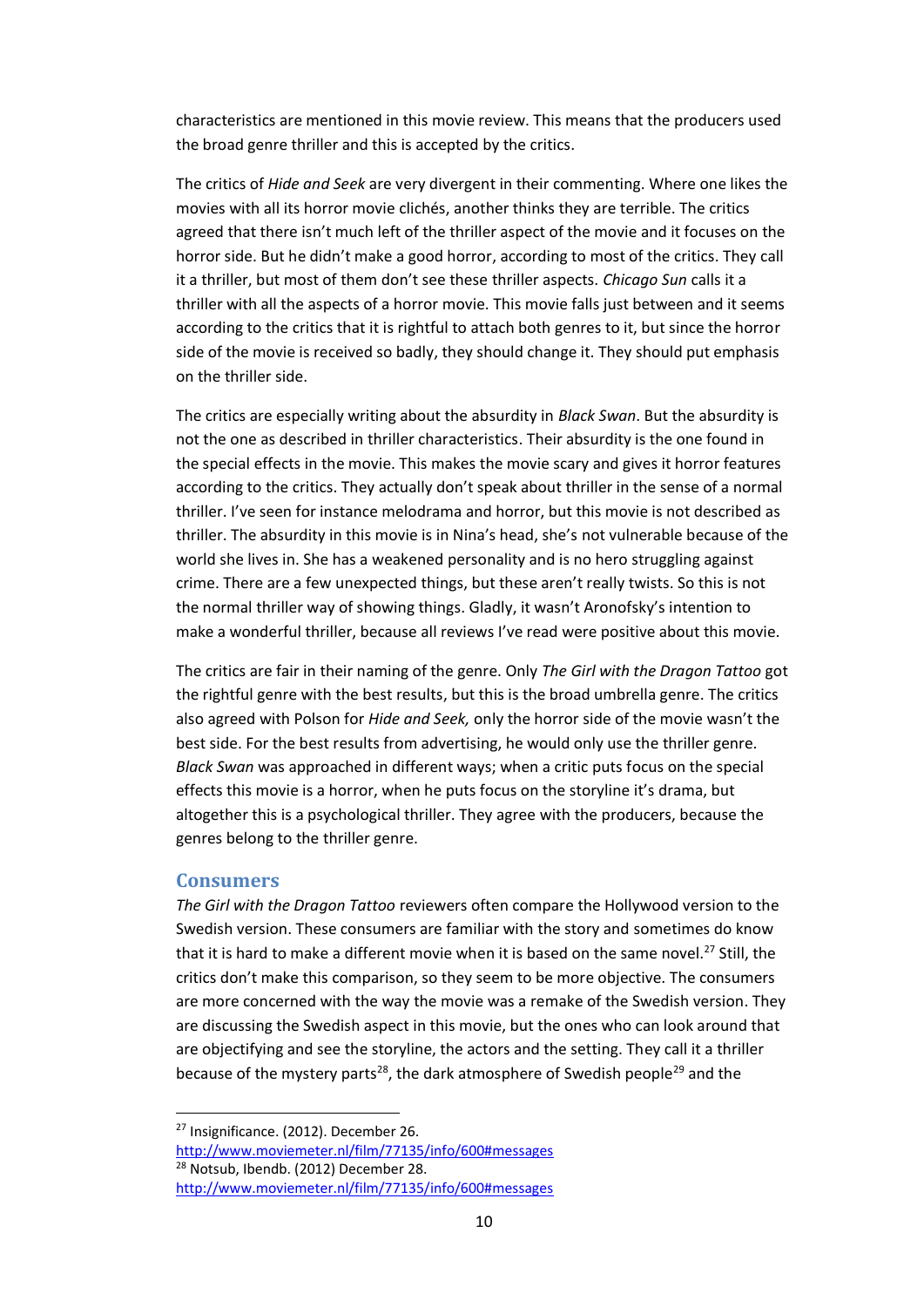intention to show it horrible and threatening has worked $30$ . They consumers have seen this movie is a thriller and call it a thriller for the right reasons. Of course, not every consumer has the right reasons. But since some of them can see the point of the thriller, they are disagreeing with the major information source for many movie viewers, *IMDB,*  which calls it "crime, drama, mystery". These genres are included but since the movie has the characteristics of a thriller, this movie can fall under this umbrella.

There is a division between the consumers in *Hide and Seek* reviews. There are those who liked the movie, these often use the term "thriller" when describing the movie. Those who didn't like it usually describe it as "horror". That's why a broad genre as thriller/horror will lead to a disappointment for the consumers who are more into horror. The consumers who are generally more interested in thrillers do like this movie. They don't like the way in which horror clichés are used but the way in which these great actors play makes up to a lot.<sup>31</sup> Consumers who are negative mostly don't understand the clue of the story. They are questioning things which are obvious if they understood the storyline. This has also to do with the difference between the horror viewer and the thriller viewer. This was also mentioned by a reviewer: it didn't make his expectations true for a horror movie.<sup>32</sup> Horror movies are more flat and obvious; thrillers need more time to think it over. A thriller is based on mystery; the mystery will lead you to one way and then suddenly change with a plot twist. That's why movies in this genre most of the times need a second look for the clues. In a horror movie the viewer will know after a short while who's the bad guy and then the viewer will notice the obvious clues which are used for this person or thing. This is a reason why good education about genres is important for the best movie experience.

The consumers found the trailer of *Black Swan* interesting, this triggered them to watch the movie. Consumers noticed the second half of the trailer was very different from the beginning; they said this second part was "sick" and that's a reason why they couldn't wait to see the movie. This was the intention of the advertisers. After seeing this movie, consumers said it was beautiful or (almost) perfect. They think the camerawork is done well, it contains shocking moments and the lead acted great. The consumers did talk about psychological thriller, but I doubt if they know what it means, so they just used the term the producers used. On *IMDB,* this movie is named drama, mystery, thriller. This will lead consumers to say thriller, while producer Fox called it a psychological thriller.<sup>33</sup> It's odd the consumers use the term "psychological", since most of the critics don't use this, *IMDB* doesn't and so several other movie databases don't. After seeing the movie they could've understand this term. But still, I couldn't find any source from Fox that focussed on the term psychological thriller, not in the movie posters nor in the trailer. The only possible way is the use of the term in the media by noncritics.

<sup>31</sup> Elineloves, Jessenownt. (2012). February 26, February 27. <http://www.moviemeter.nl/film/77135/info/330#messages> <sup>32</sup> Greeneyelady1. (2012). January 24.

l

<sup>&</sup>lt;sup>29</sup> Soom. (2012). Febraury 5. <http://www.moviemeter.nl/film/77135/info/420#messages>

<sup>&</sup>lt;sup>30</sup> Maerk. (2012). Febraury 6. <http://www.moviemeter.nl/film/77135/info/420#messages>

<http://www.moviemeter.nl/film/77135/info/300#messages>

<sup>33</sup> Fox. (2013). Black Swan[. http://www.foxsearchlight.com/blackswan/](http://www.foxsearchlight.com/blackswan/)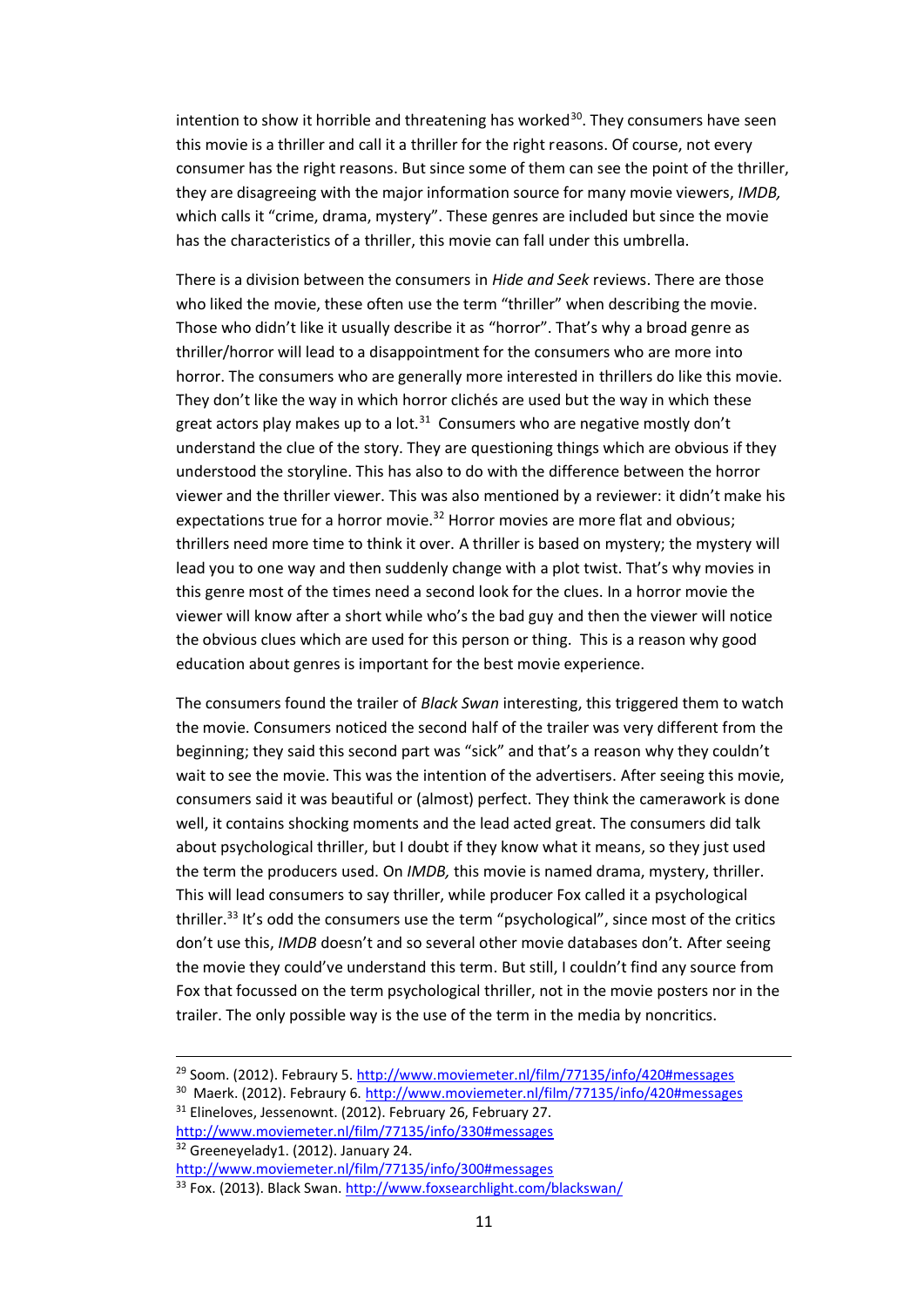So since these movies are different from each other and all have a thriller as given genre. Notably, *Hide and Seek* consumers don't like this movie, because the given genre I too broad to live up to the expectations of horror consumers. *The Girl with the Dragon Tattoo* and *Black Swan* consumers mostly do agree with the given genres by the producers, but these are quite evident in the movies and the critics also agreed. *Hide and Seek* makes clear that viewers are disappointed when a genre is too broad and the movie will get negative attention. This is something for film makers to think over.

# <span id="page-12-0"></span>**Conclusion**

I've focused on the question how the use of term "thriller" constructs the genre. Because the genre is a very broad genre all three movies are different interpreted by the parties in the process. The directors had different approaches in making the movies, they did not specifically focus on "making a thriller". The directors didn't put emphasis on the genre, to keep it as broad as possible and attract as much consumers as possible. The advertisers mostly put emphasis on the focus of the director with multiple posters; showing multiple sides of the movies, also to attract as much consumers as possible. This way they attract people who actually don't like this genre and usually watch movies of other genres, like horror. The movie will get negative responses from the critics and the consumers because they actually don't want to see this movie. So I would advise the film makers to think it over when they want to reach a broad audience. If the genre they are making a movie in is broad enough, they will make enough profit with good work. And if not; make a movie which contains more genres in a very good way! Producers and advertisers are using the term thriller for their movies, because the genre is very broad. Critics usually use minor genres which fall under the umbrella of thriller, this is because they are more focussed on a specific piece in the movie. Together they construct the genre, as Altman noted, because the consumers are relying on both of them to get a good overview and are taught to rely on them. They are the ones teaching the consumers how to talk about movies according to Altman.

# <span id="page-12-1"></span>**Notes**

#### <span id="page-12-2"></span>**Literature**

Altman, R. (1999). *Film/Genre*. London: British Film Institute Press.

Dessaix,R. (2008). *The Girl With The Dragon Tattoo.* The Syndey Morning Herald. Retrieved 2012- 11-20

Harper, R. (1969). *The World of the Thriller.* The Press of Case Western Reserve University Cleveland.

Indick, W. ( 2006). *Psycho Thrillers, Cinematic Explorations of the Mysteries of the Mind.*  Jefferson: McFarland & Company Inc.

Palmer, J. (1978). *Thrillers.* Edward Arnold (Publishers) Ltd, London. Page 82

Rubin, M. (1999). *Thrillers*. Cambridge University Press, Cambridge.

Slocum, D.J. (2001). *Film/Genre/Film Genre 2000/Genre and Hollywood (Book Review).* Cineaste; 2001, Vol. 26 Issue 2, page 56, 2p.

<span id="page-12-3"></span>Hide and Seek. *Fox Connect.* <http://www.foxconnect.com/hide-and-seek-blu-ray-widescreen-11388.html>

#### **Research sources**

(2005). Hide and Seek (2005). *Imp Awards.* Updated February 14.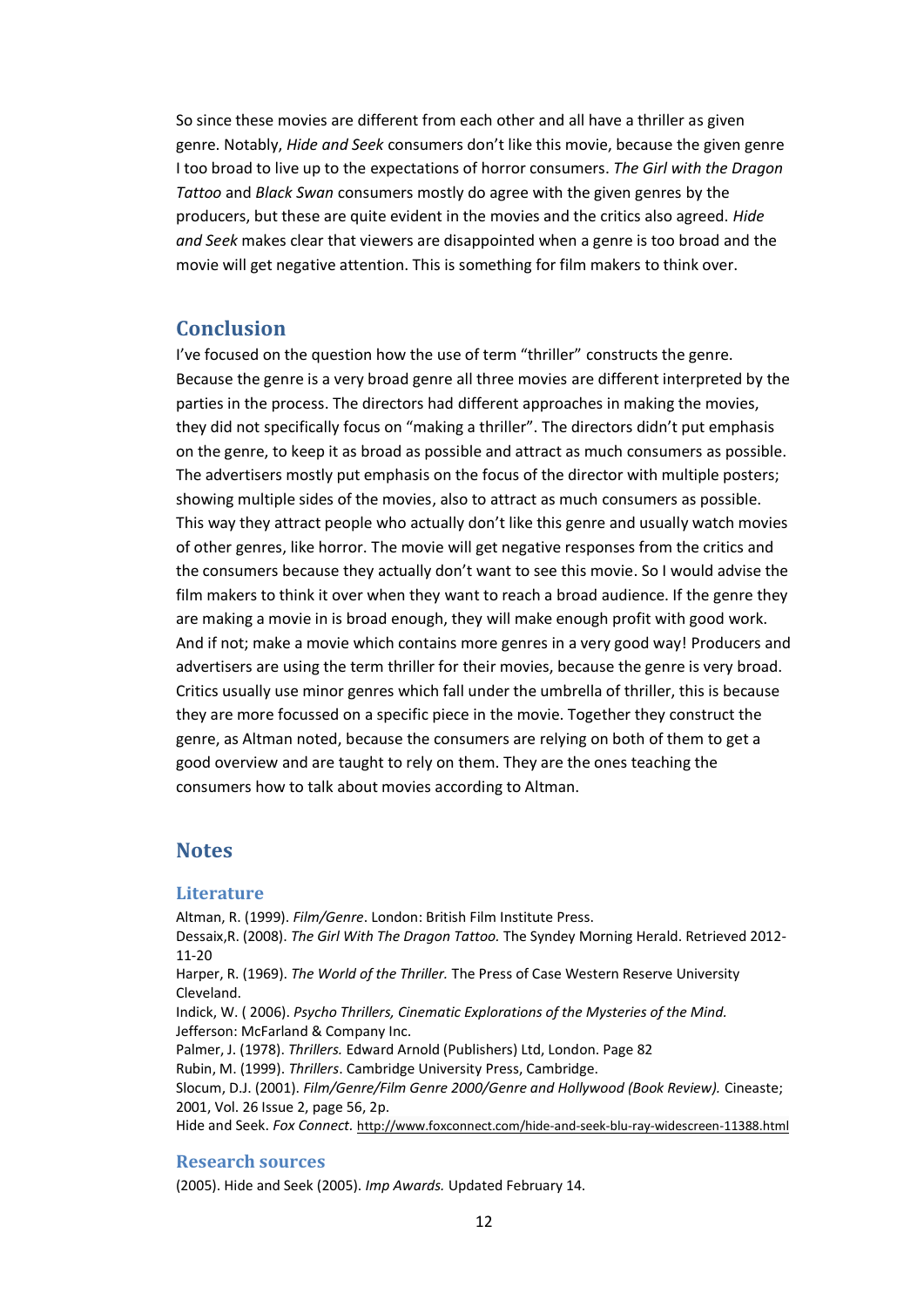[http://www.impawards.com/2005/hide\\_and\\_seek\\_ver5.html](http://www.impawards.com/2005/hide_and_seek_ver5.html)

(2011)[. Advertising and marketing for Black](http://lorkingfilmstudies.wordpress.com/2011/01/19/advertising-and-marketing-for-black-swan/) Swan. *Lorking Film Studies.* January 19. <http://lorkingfilmstudies.wordpress.com/2011/01/19/advertising-and-marketing-for-black-swan/>

(2011). THE GIRL WITH THE DRAGON TATTOO, Production Notes. *Visual Hollywood.* 

[http://www.visualhollywood.com/movies\\_2011/girl\\_with\\_dragon/notes.pdf](http://www.visualhollywood.com/movies_2011/girl_with_dragon/notes.pdf)

Annalouisa. (2010) August 18. <http://www.moviemeter.nl/film/68071/info/30#messages> BBC interview with director John Polsen

[http://www.bbc.co.uk/mediaselector/ondemand/films/interviews/ram/johnpolson1?bgc=FF660](http://www.bbc.co.uk/mediaselector/ondemand/films/interviews/ram/johnpolson1?bgc=FF6600&nbram=1&lang=en&bbram=1&ms3=10&ms_javascript=true&bbcws=1&size=4x3) [0&nbram=1&lang=en&bbram=1&ms3=10&ms\\_javascript=true&bbcws=1&size=4x3](http://www.bbc.co.uk/mediaselector/ondemand/films/interviews/ram/johnpolson1?bgc=FF6600&nbram=1&lang=en&bbram=1&ms3=10&ms_javascript=true&bbcws=1&size=4x3)

Bradshaw. P. (2011). *Black Swan – review.* January 20.

<http://www.guardian.co.uk/film/2011/jan/20/black-swan-review>

Brooks. X. (2011). *The Girl with the Dragon Tattoo – review*. December 16.

<http://www.guardian.co.uk/film/2011/dec/16/the-girl-with-the-dragon-tattoo-review> Corey. W. (2011). 2 years ago[. http://www.movieweb.com/movie/the-girl-with-the-dragon](http://www.movieweb.com/movie/the-girl-with-the-dragon-tattoo/FTGEMgln2QOpKH)[tattoo/FTGEMgln2QOpKH](http://www.movieweb.com/movie/the-girl-with-the-dragon-tattoo/FTGEMgln2QOpKH)

Dalman. Y. (2012). August 25[. http://www.moviemeter.nl/film/77135](http://www.moviemeter.nl/film/77135)

Denby. D. (2010). *FANCY FOOTWORK - "Black Swan" and "Love and Other Drugs."* December 06. [http://www.newyorker.com/arts/critics/cinema/2010/12/06/101206crci\\_cinema\\_denby](http://www.newyorker.com/arts/critics/cinema/2010/12/06/101206crci_cinema_denby) Ebert. R. (2005). January 27.

<http://rogerebert.suntimes.com/apps/pbcs.dll/article?AID=/20050127/REVIEWS/50119001/1023> Ebert. R. (2010) December 01.

<http://rogerebert.suntimes.com/apps/pbcs.dll/article?AID=/20101201/REVIEWS/101209994> Elineloves, Jessenownt. (2012). February 26, February 27.

<http://www.moviemeter.nl/film/77135/info/330#messages>

Fischer. P. (2004). Exclusive Interview: John Polson for "Hide and Seek". *Dark Horizons.* January 31.

<http://www.darkhorizons.com/features/494/john-polson-for-hide-and-seek>

Fox. (2013). Hide and Seek. [http://www.foxconnect.com/hide-and-seek-blu-ray-widescreen-](http://www.foxconnect.com/hide-and-seek-blu-ray-widescreen-11388.html)[11388.html](http://www.foxconnect.com/hide-and-seek-blu-ray-widescreen-11388.html)

Fox. (2013). Black Swan.<http://www.foxsearchlight.com/blackswan/>

Greeneyelady1. (2012). January 24.<http://www.moviemeter.nl/film/77135/info/300#messages> IMDB.com.inc (2011)The Girl with the Dragon Tattoo[. http://www.imdb.com/title/tt1568346/](http://www.imdb.com/title/tt1568346/) Insignificance. (2012). December 26[. http://www.moviemeter.nl/film/77135/info/600#messages](http://www.moviemeter.nl/film/77135/info/600#messages) Jawaddedadde. (2012). December 8.<http://www.moviemeter.nl/film/77135>

Kikujiro. (2011). February 11[. http://www.moviemeter.nl/film/68071/info/720#messages](http://www.moviemeter.nl/film/68071/info/720#messages) Maerk. (2012). Febraury 6. <http://www.moviemeter.nl/film/77135/info/420#messages> Metacritic.com. (2005)<http://www.imdb.com/title/tt0382077/criticreviews>

Murray. R. (2005). Interview with the Director of "Hide and Seek," John Polson, John Polson on Directing De Niro and Thrillers. *About.com.* January 25.

<http://movies.about.com/od/hideandseek/a/hidejp012505.html>

[NarcissusBladsp.](http://www.moviemeter.nl/user/38215) (2011) February 09[. http://www.moviemeter.nl/film/68071/info/660#messages](http://www.moviemeter.nl/film/68071/info/660#messages)  Notsub, Ibendb. (2012) December 28[.http://www.moviemeter.nl/film/77135/info/600#messages](http://www.moviemeter.nl/film/77135/info/600#messages) Noroja. (2012). November 22. <http://www.moviemeter.nl/film/77135>

Radish. C. (2010). Natalie Portman & Director Darren Aronofsky Interview BLACK SWAN, *Collider.*  November 28.

<http://collider.com/natalie-portman-darren-aronofsky-interview-black-swan/60669/> Samdahl. E. (2011) [The Girl with the Dragon Tattoo \(2011\) -](http://www.filmjabber.com/movie-reviews/the-girl-with-the-dragon-tattoo-david-fincher.html) Movie Review.

<http://www.filmjabber.com/movie-reviews/the-girl-with-the-dragon-tattoo-david-fincher.html> Scott. A. (2011). *The Girl With the Dragon Tattoo (2011) - Tattooed Heroine Metes Out Slick,* 

*Punitive Violence.* December 19. [http://movies.nytimes.com/2011/12/20/movies/the-girl-with](http://movies.nytimes.com/2011/12/20/movies/the-girl-with-dragon-tattoo-movie-review.html?_r=0&pagewanted=2)dragon-tattoo-movie-review.html? r=0&pagewanted=2

Secher. B. (2011) David Fincher interview on The Girl With The Dragon Tattoo. December 20. [http://www.telegraph.co.uk/culture/film/filmmakersonfilm/8958706/David-Fincher-interview](http://www.telegraph.co.uk/culture/film/filmmakersonfilm/8958706/David-Fincher-interview-on-The-Girl-With-The-Dragon-Tattoo.html)[on-The-Girl-With-The-Dragon-Tattoo.html](http://www.telegraph.co.uk/culture/film/filmmakersonfilm/8958706/David-Fincher-interview-on-The-Girl-With-The-Dragon-Tattoo.html)

Shone. T. (2011). Nobody's Perfect, Darren Aronofsky, director of arty frightfest Black Swan, has had his own battles with letting go. *NY Magazine.* January 23. <http://nymag.com/movies/features/70817/>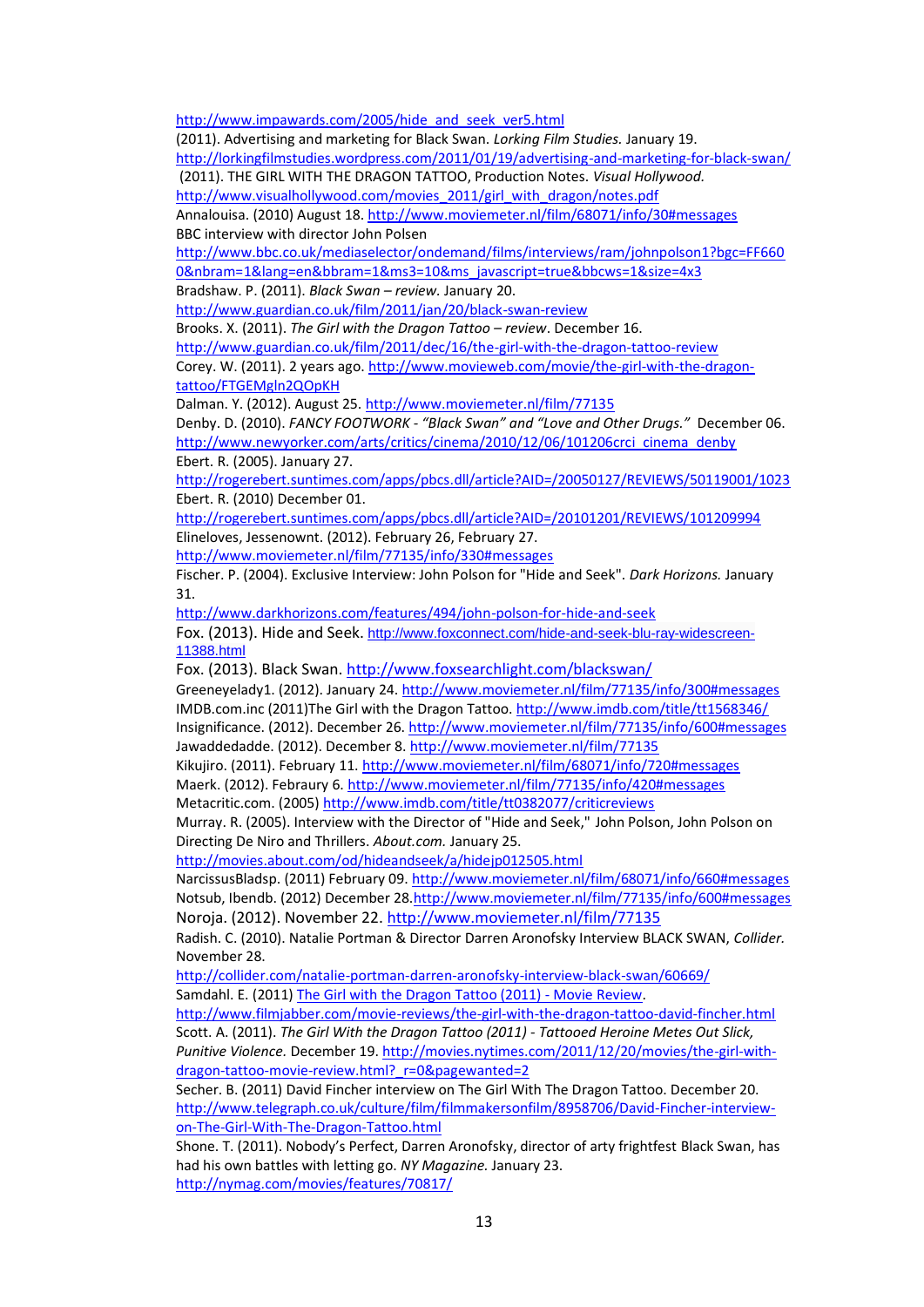Soom. (2012). Febraury 5.<http://www.moviemeter.nl/film/77135/info/420#messages> Thomson. D. (2005). *A Familiar Game Of 'Hide and Seek'* January 25. <http://www.washingtonpost.com/wp-dyn/articles/A41659-2005Jan27.html> THR Staff. (2011) 'Girl With Dragon Tattoo' Star Rooney Mara's Racy New Poster. August 6. <http://www.hollywoodreporter.com/risky-business/girl-dragon-tattoo-star-rooney-196292>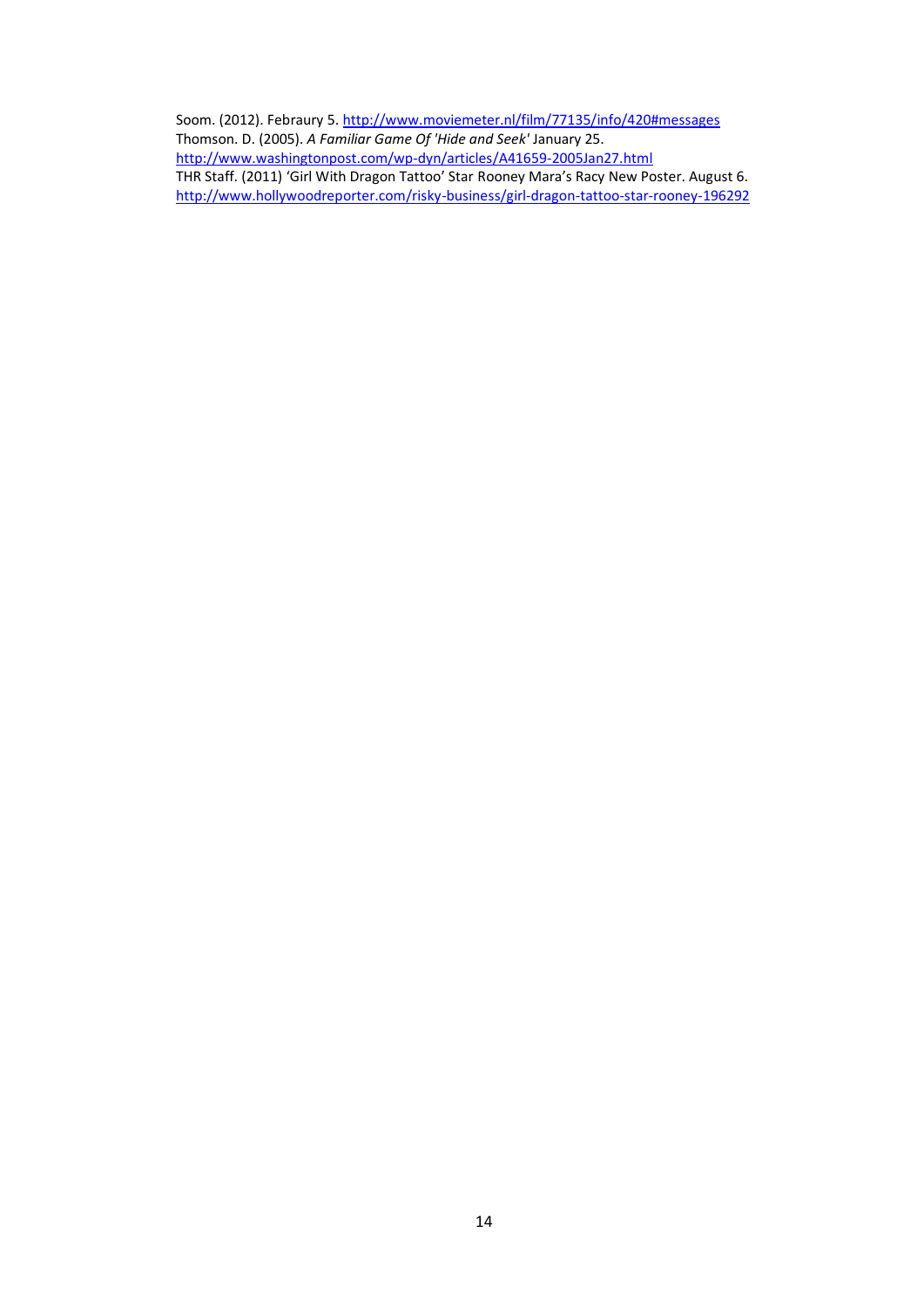# <span id="page-15-0"></span>**Attachments**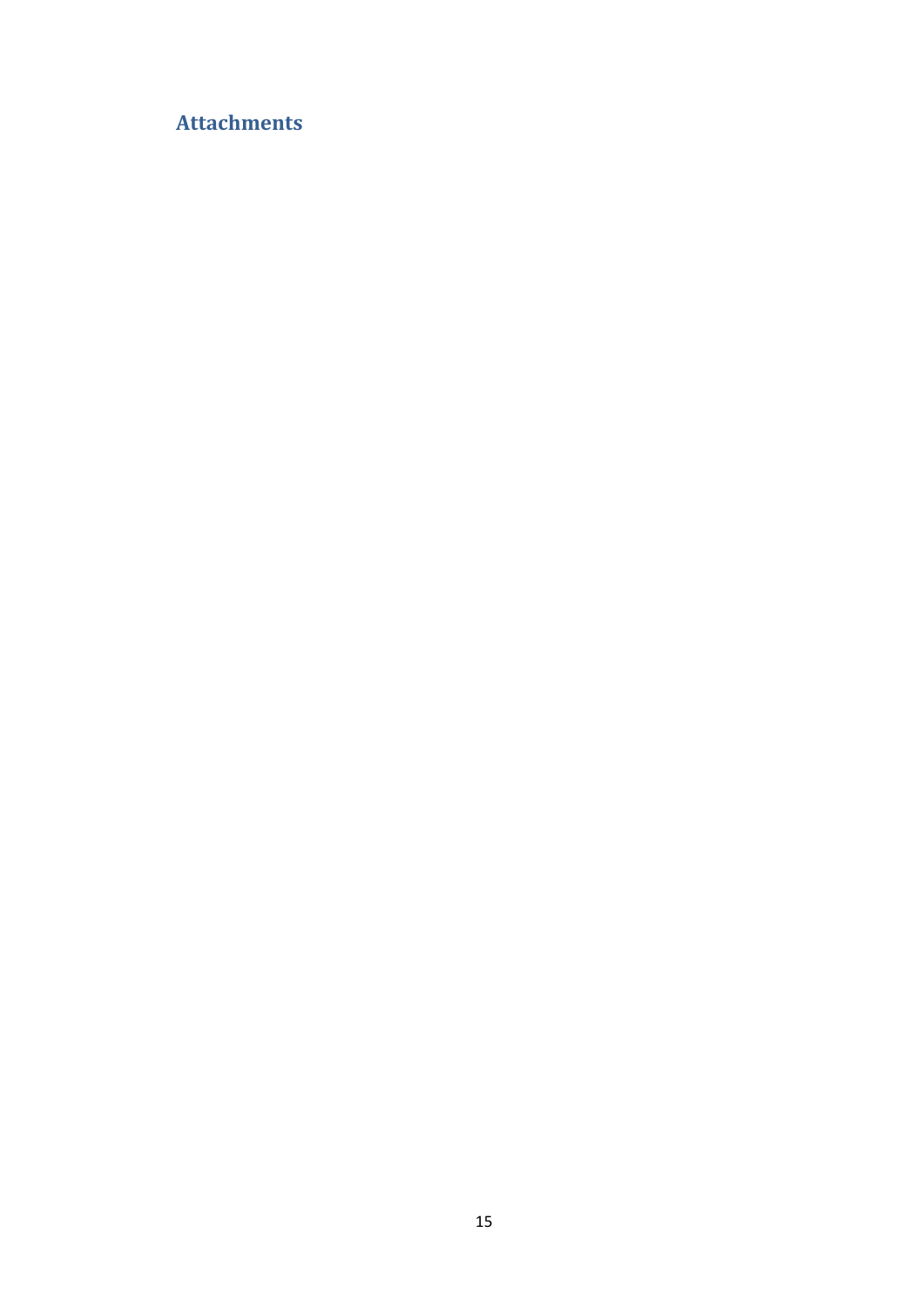# **The Girl with the Dragon Tattoo** *Critics*

X. Brooks, The Guardian, December 2011:

*"[David Fincher](http://www.guardian.co.uk/film/david-fincher) turns the film noir white with this steely, stealthy adaptation of The Girl With the Dragon Tattoo. Taking the [thriller](http://www.guardian.co.uk/film/thriller) genre's staple ingredients of murder, sexual sadism and familial corruption, he casts them into the cold, throwing the action across a remote private island, where big pale houses sit against a big pale sky."*

*"If only more high-concept Hollywood thrillers were as supple, muscular and purely gripping. In less experienced hands, this would surely have wound up as lurid, trashy pulp."<sup>34</sup>*

A.O. Scott, New York Times, December 2011:

*"It must be said that Mr. Fincher and the screenwriter, Steven Zaillian, manage to hold on to the vivid and passionate essence of the book while remaining true enough to its busy plot to prevent literal-minded readers from rioting."*

*"He has always excelled at evoking invisible, nonspecific terrors lurking just beyond the realm of the visible."*

*"Mr. Fincher honors Larsson's muckraking legacy by envisioning a Sweden that is corrupt not merely in its ruling institutions but in the depths of its soul. Lisbeth and Mikael ... swim in a sea of rottenness."<sup>35</sup>*

#### *Consumers*

 $\overline{a}$ 

*"David Fincher takes things up a notch.* The Girl with the Dragon Tattoo *is two hours and 40 minutes long, slightly longer than the Swedish version, but it is tighter, more interesting and, as expected from a Fincher film, visually arresting." <sup>36</sup>*

*"The Sweedish one was a masterpiece. I expect nothing less of this one too"<sup>37</sup>*

*"Onbegrijpelijke keuze trouwens om deze film toch in Zweden te laten afspelen. De personages zijn Engels maar alles ademt wel Zweden. Heeft een komisch effect wat niet de bedoeling kan zijn. Waarom niet verplaatsen naar de Amerikaanse maatschappij?" <sup>38</sup>*

[tattoo/FTGEMgln2QOpKH](http://www.movieweb.com/movie/the-girl-with-the-dragon-tattoo/FTGEMgln2QOpKH)

<sup>34</sup> Brooks. X. (2011). *The Girl with the Dragon Tattoo – review*. December 16.

<http://www.guardian.co.uk/film/2011/dec/16/the-girl-with-the-dragon-tattoo-review> 35 Scott. A. (2011). *The Girl With the Dragon Tattoo (2011) - Tattooed Heroine Metes Out Slick, Punitive Violence.* December 19. [http://movies.nytimes.com/2011/12/20/movies/the-girl-with](http://movies.nytimes.com/2011/12/20/movies/the-girl-with-dragon-tattoo-movie-review.html?_r=0&pagewanted=2)[dragon-tattoo-movie-review.html?\\_r=0&pagewanted=2](http://movies.nytimes.com/2011/12/20/movies/the-girl-with-dragon-tattoo-movie-review.html?_r=0&pagewanted=2)

<sup>&</sup>lt;sup>36</sup> Samdahl. E. (2011) [The Girl with the Dragon Tattoo \(2011\) -](http://www.filmjabber.com/movie-reviews/the-girl-with-the-dragon-tattoo-david-fincher.html) Movie Review. <http://www.filmjabber.com/movie-reviews/the-girl-with-the-dragon-tattoo-david-fincher.html> <sup>37</sup> Corey. W. (2011). 2 years ago[. http://www.movieweb.com/movie/the-girl-with-the-dragon-](http://www.movieweb.com/movie/the-girl-with-the-dragon-tattoo/FTGEMgln2QOpKH)

<sup>38</sup> Jawaddedadde. (2012). December 8.<http://www.moviemeter.nl/film/77135>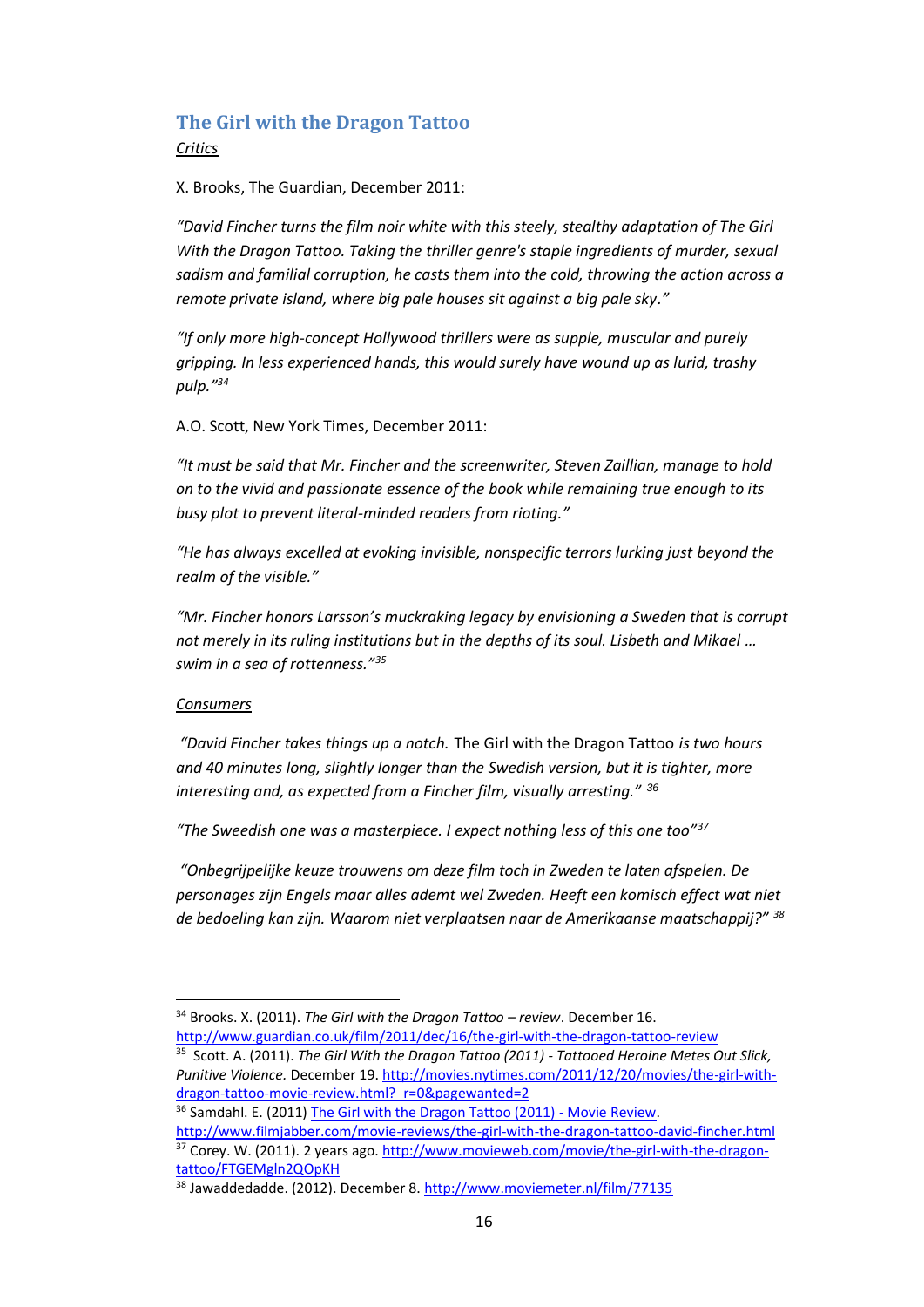*"In tegendeel, dit is juist de kern van het hele verhaal. Zelden was een subplot zo intrigerend, dankzij dit originele, aparte personage van Lisbeth."*<sup>39</sup>

*"Ik kon niet genoeg krijgen van het karakter van Lisbeth. Na een half uur kijkgenot begreep ik nog niet goed waarom de film de naam had gekregen van die hoofdpersonage maar al verder kijkende snapte ik het steeds meer. 2 geweldige acteurs en een apart sfeertje zorgen er voor dat deze film in mijn persoonlijke top 10 staat."<sup>40</sup>*

# **Hide and Seek** *Critics*

D. Thomson, Washington post, January 2005:

*""Hide and Seek" knows the rules. But here's the key: It plays them very well. … There's almost always a point in these movies at which you say to yourself, "Oh, this is stupid,"… The good thing about "Hide and Seek" is that this exit point comes extremely late." 41*

M. Clark, USA Today, January 2005:

*"And by now, even casual moviegoers know full well the caliber of major-studio releases that get dumped into January, when the multiplex competition is all those tantalizing November-December releases competing for the Oscars. … There's not a cliché that isn't nailed."<sup>42</sup>*

M. LaSalle, San Francisco Chronicle:

*"A thriller without thrills. It's also a thriller that cheats. The story is stretched to feature length only by having the film's incidents arranged in such a way as to reveal as little as possible." 43*

R. Ebert, Chicago Sun – Times, January 2005

*"This is a setup for a typical horror film, but for the first hour, at least, "Hide and Seek" feels more like M. Night Shyamalan and less like formula. … "Hide and Seek" is not really interested in its situation, except as a way to get to the horror ending."<sup>44</sup>*

#### *Consumers*

 $\overline{a}$ 

*"Ja, ik vond dit ook een sterke thriller en ben het met de meeste recensies oneens. Niet de meest originele film, dat wel, maar wel één die de spanning er de hele lengte in weet te houden. Wist me ook lelijk te misleiden met de vreemde buren van David en Emily* 

<sup>44</sup> Ebert. R. (2005). January 27.

<sup>39</sup> Dalman. Y. (2012). August 25[. http://www.moviemeter.nl/film/77135](http://www.moviemeter.nl/film/77135)

<sup>&</sup>lt;sup>40</sup> Noroja. (2012). November 22. <http://www.moviemeter.nl/film/77135>

<sup>41</sup> Thomson. D. (2005). *A Familiar Game Of 'Hide and Seek'* January 25.

<http://www.washingtonpost.com/wp-dyn/articles/A41659-2005Jan27.html> <sup>42</sup> Thomson. D. (2005). *A Familiar Game Of 'Hide and Seek'* January 25. <http://www.washingtonpost.com/wp-dyn/articles/A41659-2005Jan27.html>

<sup>43</sup> Metacritic.com. (2005) <http://www.imdb.com/title/tt0382077/criticreviews>

<http://rogerebert.suntimes.com/apps/pbcs.dll/article?AID=/20050127/REVIEWS/50119001/1023>